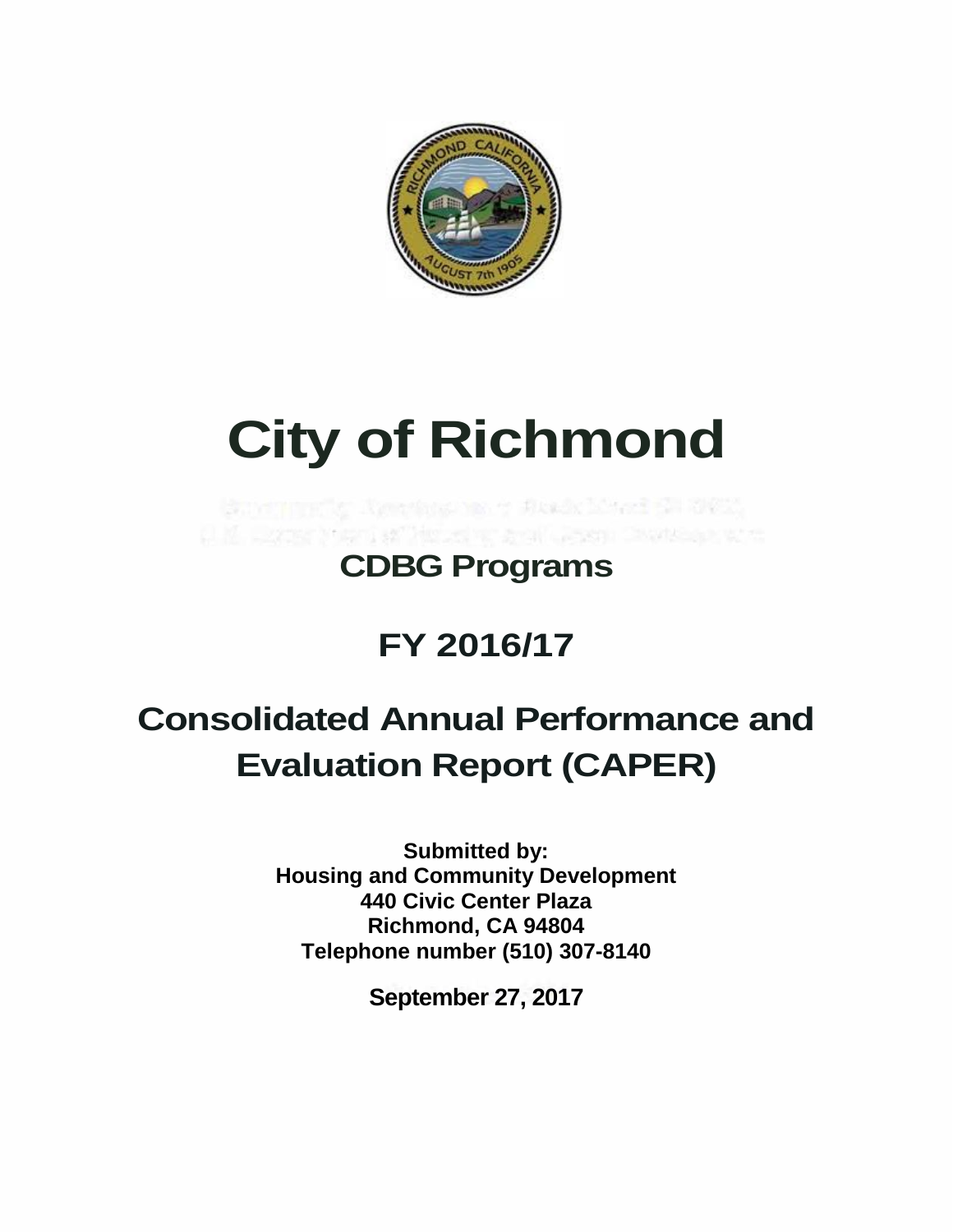#### **CR-05 - Goals and Outcomes**

#### **Progress the jurisdiction has made in carrying out its strategic plan and its action plan. 91.520(a)**

This could be an overview that includes major initiatives and highlights that were proposed and executed throughout the program year.

This report covers activities conducted during program year 2016-17 that began July 1, 2016 and ended June 30, 2017. During this period, the City used the remaining Community Development Block Grant (CDBG) to complete some of the ADA public facility rehabilitation projects and implemented a number of housing and community development programs and projects utilizing state grant and local funds. These activities supported some of the priorities presented in the Contra Costa Consortium's Five-Year (2015-2020) Consolidated Plan and also presented significant progress in meeting the community development strategies outlined in the City's 2013 Consolidated Plan. The City also received the last of the CDBG (program year 2015) allocation for use in the Section 108 loan pay off. The following were the key highlights from the program year.

- 1. Three of the infrastructure and public facility rehabilitation and improvement projects focused on providing accessibility and mobility for disabled citizen of the community. CDBG funded the installation of the elevator, cane-detectable railings, hand rails, wheel chair accessible restrooms, drinking fountains and ramps. These public facilities/infrastructures provided public service programs to low and moderate underserved individuals and families.
	- a. Senior Center Completed the rehabilitation improvement with the modification of restrooms, a kitchen, access ramps and accessible parking spaces to comply with current ADA requirements.
	- b. Main Library Completed the rehabilitation improvement which included the modifications of existing restrooms, the removal of portions of the existing bookshelves to clear the passageway for accessibility, the installation of ADA compliant drinking fountains, modified doorways at the entry foyer, replacement of automatic sliding doors at main entrance, replacement of an entry ramp, modification of existing ADA parking, and the replacement of the existing rear service entrance.
	- c. Richmond Memorial Auditorium Completed 95% of the ADA rehabilitation and improvement with the installation of a new elevator, access ramps, guardrails and cane-detectable railings.
- 2. Two Section 108 loan payoffs utilizing the 2015 CDBG grant allocation, EDI grant and CDBG program income. The loans were acquired by the City in 2005 for the development of the Ford building and housing in the Iron Triangle neighborhood for the purpose of creating jobs and affordable/low income housing.
- 3. The remaining NSP 3 housing unit was rehabilitated in preparation for occupancy by prospective eligible households while the remaining NSP1 unit was rented to Section 8 Housing participants.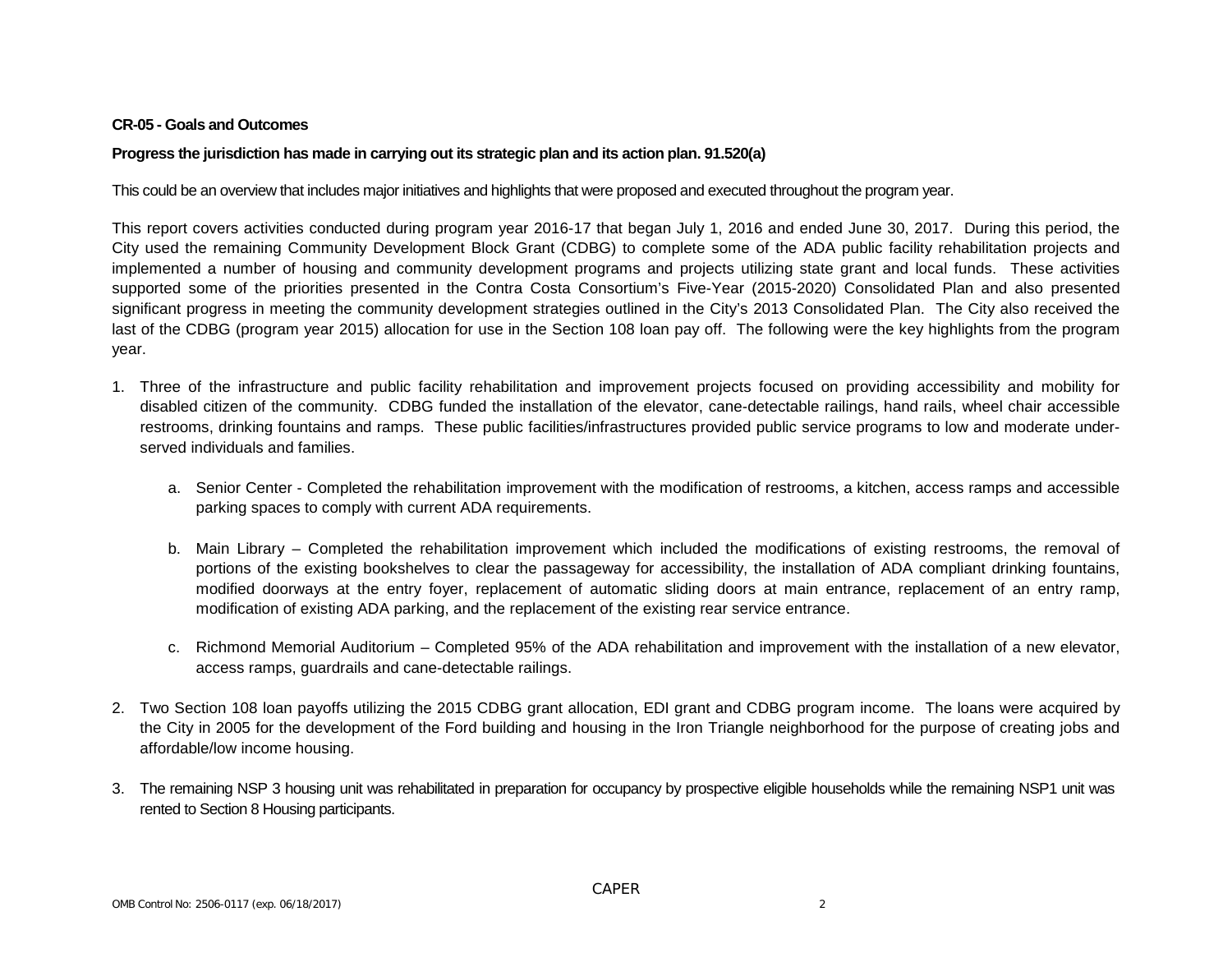- 4. The Home Rehabilitation Loan Program is funded by a state Cal Home grant. The City provided funding to 25 low and moderate income homeowners for the rehabilitation of the homes. In addition, the City continued the administration of the CDBG and HOME no-interest payment deferred loans provided to low-income homeowners and owners of affordable multi-housing units.
- 5. Through the Low/Mod Housing and In-lieu funds, the City provided funding to assist RHA Housing Corporation, a non-profit public benefit corporation affiliated with the Richmond Housing Authority, for the commencement of the Rental Assistance Demonstration program/project. These funds were used to rehabilitate Friendship Manor Senior Apartments and Triangle Court Apartments, approximately 158 units of existing public housing infrastructure that provides affordable housing to very low, low and moderate income household, mainly the Section 8 participants.

#### **Comparison of the proposed versus actual outcomes for each outcome measure submitted with the consolidated plan and explain, if applicable, why progress was not made toward meeting goals and objectives. 91.520(g)**

Categories, priority levels, funding sources and amounts, outcomes/objectives, goal outcome indicators, units of measure, targets, actual outcomes/outputs, and percentage completed for each of the grantee's program year goals.

| Goal                                                                                                | Category                                | Source/<br>Amount     | <b>Indicator</b>                                                                                              | Unit of<br><b>Measure</b> | <b>Expected</b><br>-<br><b>Strategic</b><br>Plan | Actual-<br><b>Strategic</b><br><b>Plan</b> | Percent<br><b>Complete</b> | <b>Expected -</b><br>Program<br>Year | Actual -<br>Program<br>Year | <b>Percent</b><br><b>Complete</b> |
|-----------------------------------------------------------------------------------------------------|-----------------------------------------|-----------------------|---------------------------------------------------------------------------------------------------------------|---------------------------|--------------------------------------------------|--------------------------------------------|----------------------------|--------------------------------------|-----------------------------|-----------------------------------|
| $CD-7$<br><b>CDBG</b><br>Infrastructure/<br>Public Facilities -<br><b>Richmond Senior</b><br>Center | Non-Housing<br>Community<br>Development | CDBG:<br>\$484,551    | Public Facility or<br>Infrastructure<br>Activities other<br>than<br>Low/Moderate<br>Income Housing<br>Benefit | Persons<br>Assisted       | 250                                              |                                            | 100%                       | 250                                  | 1209                        | 100%                              |
| $CD-7$<br>Infrastructure/<br><b>Public Facilities-</b><br>Main Library                              | Non-Housing<br>Community<br>Development | CDBG:<br>\$330,823.94 | Public Facility or<br>Infrastructure<br>Activities other<br>than<br>Low/Moderate<br>Income Housing<br>Benefit | Persons<br>Assisted       | 5,000                                            | 1,500                                      | 100%                       | 1,500                                | 1,394                       | 100%                              |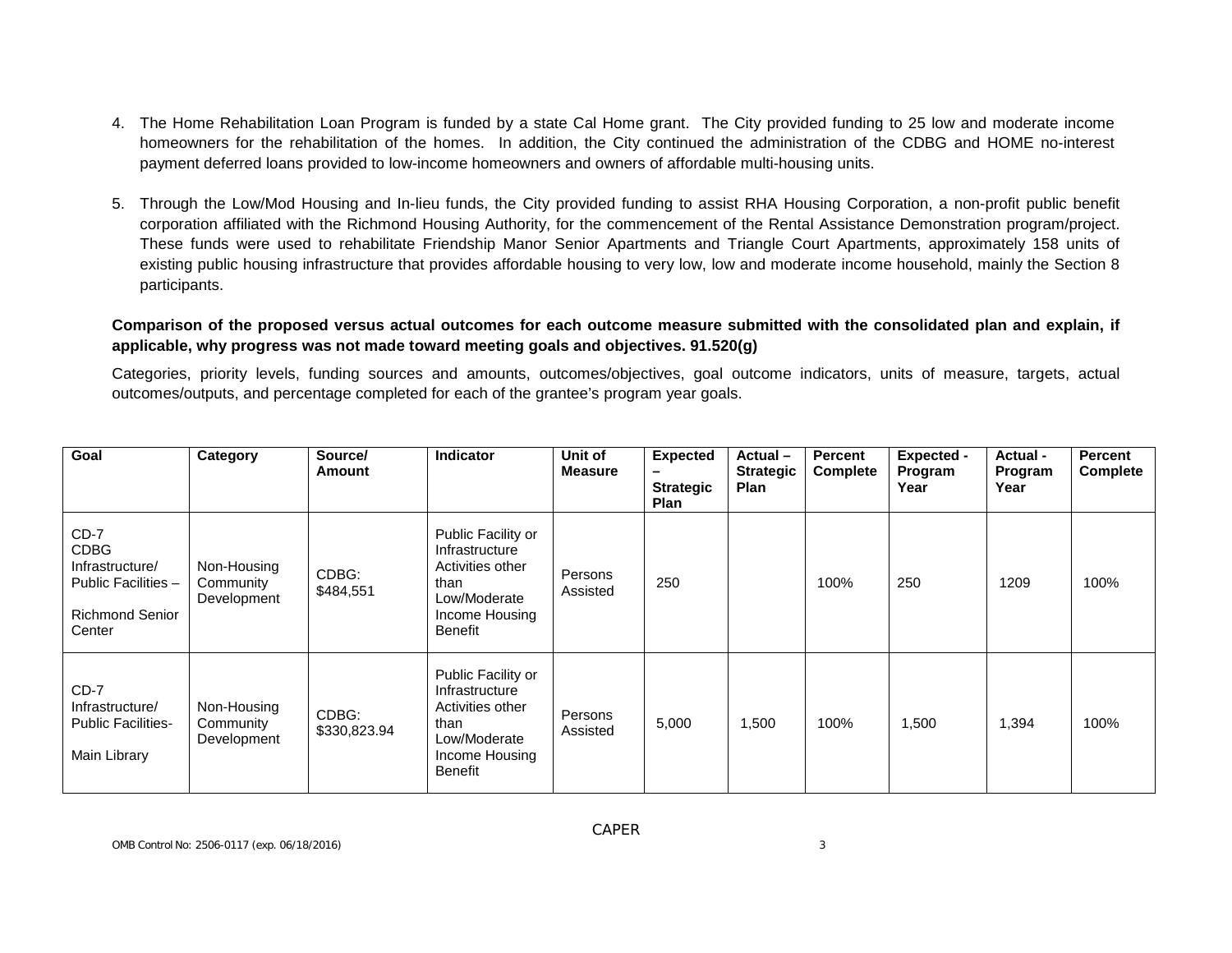| $CD-7$<br>Infrastructure/<br>Public Facilities -<br>Richmond<br>Auditorium | Non-Housing<br>Community<br>Development | CDBG:<br>\$1,190,320.22                                                                                      | Public Facility or<br>Infrastructure<br>Activities other<br>than<br>Low/Moderate<br>Income Housing<br><b>Benefit</b> | Persons<br>Assisted          | 2,500          | 2,760            | 95%  | 2,500            | 2,760          | 95%  |
|----------------------------------------------------------------------------|-----------------------------------------|--------------------------------------------------------------------------------------------------------------|----------------------------------------------------------------------------------------------------------------------|------------------------------|----------------|------------------|------|------------------|----------------|------|
| Section 108 Loan<br>Repayment                                              | Non-Housing<br>Community<br>Development | CDBG:<br>\$1,209,756.56<br>EDI:<br>\$1,000,000<br>Section 108:<br>\$462,809.57<br>CDBG PI:<br>\$1,096,364.67 | Repayment of<br>Section 108<br>Loans                                                                                 | Number of<br>Loans Paid      | $\overline{c}$ | $\boldsymbol{2}$ | 100% | $\boldsymbol{2}$ | $\overline{c}$ | 100% |
| $AH-3$<br>Maintain and<br>Preserve<br>Affordable<br>Housing                | Affordable<br>Housing                   | NSP:<br>\$901,201                                                                                            | Homeowner<br>Housing/ Rental<br><b>Unit Rehabilitated</b>                                                            | Household<br>Housing<br>Unit | $\overline{2}$ | $\mathbf{1}$     | 2%   | $\boldsymbol{2}$ | -1             | 100% |
| $AH-3$<br>Maintain and<br>Preserve<br>Affordable Housing                   | Affordable<br>Housing                   | Cal Home Grant:<br>\$633,944.5                                                                               | Homeowner<br>Housing<br>Rehabilitated                                                                                | Household<br>Housing<br>Unit | 35             | 25               | 75%  | 30               | 25             | 77%  |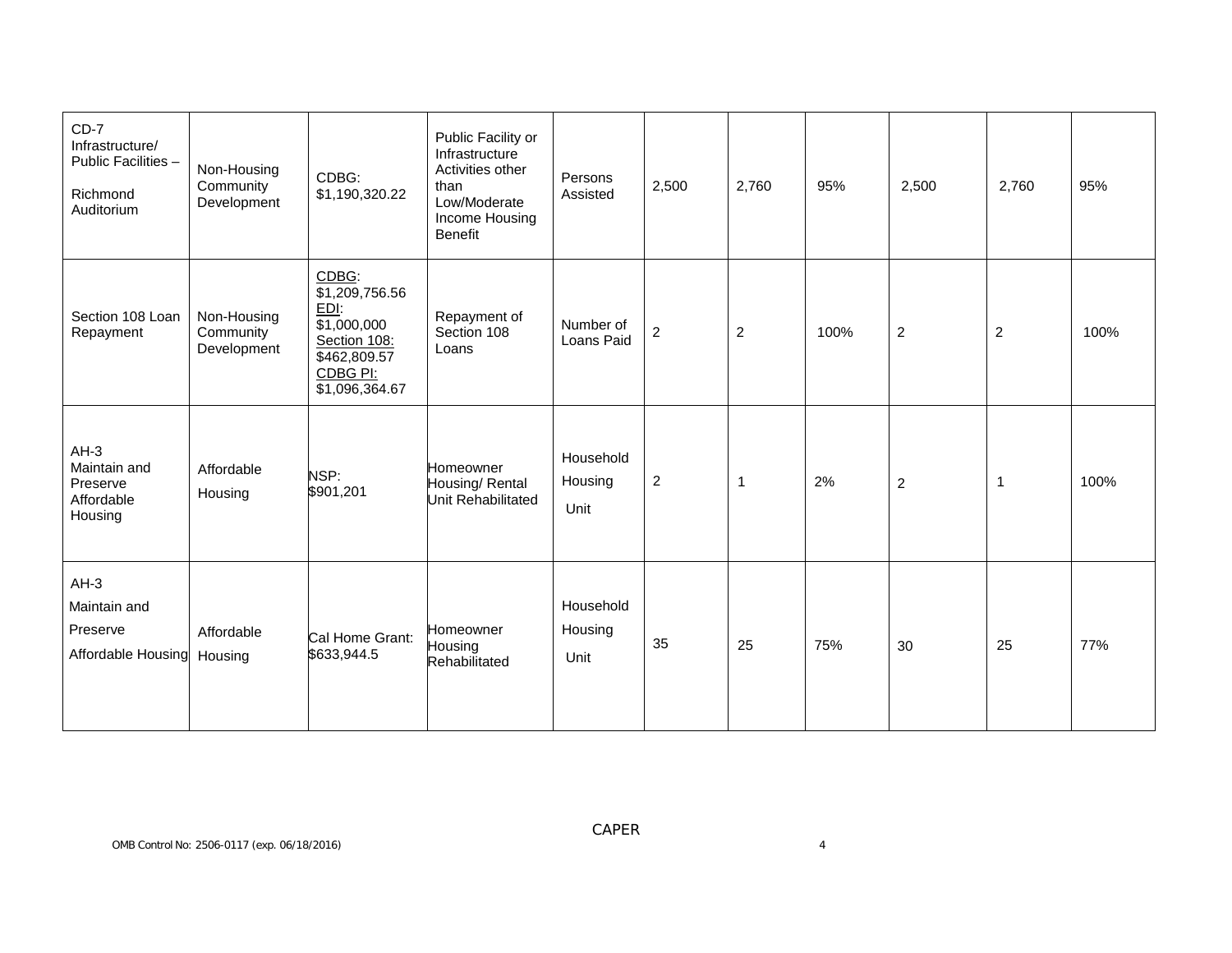| $AH-3$<br>Maintain<br>Affordable<br>Housing | Affordable<br>Housing | Other:<br>Low/Mod Housing/Rental Units<br>Housing In Lieu<br>Fund<br>\$912,744.16 | Rehabilitated | Household<br>Housing<br>Unit | 3 |  | 15% | 2 |  | 15% |
|---------------------------------------------|-----------------------|-----------------------------------------------------------------------------------|---------------|------------------------------|---|--|-----|---|--|-----|
|---------------------------------------------|-----------------------|-----------------------------------------------------------------------------------|---------------|------------------------------|---|--|-----|---|--|-----|

**Table 1** - **Accomplishments – Program Year & Strategic Plan to Date**

#### **Assess how the jurisdiction's use of funds, particularly CDBG, addresses the priorities and specific objectives identified in the plan, giving special attention to the highest priority activities identified.**

The table above shows Goals and Outcomes for CDBG, NSP, state grant and locally funded programs. The City prioritized projects and programs that meet CDBG, State and City housing programs with primary objectives to develop viable urban communities by providing decent affordable housing, a suitable living environment and expanded economic opportunities, principally for person of low and moderate incomes. The City used the CDBG grant to rehabilitate public facilities to increase accessibility and mobility for ADA participants and for the city to provide public services to very low, low and moderately low income individuals and families through the use of these facilities. The City's Community Facility Improvement goal for persons assisted is based on assisting programs that typically have medium to high volume of program participants. The Auditorium and Main Library ADA rehabilitation projects have made significant progress towards their completion and the targeted community has benefitted from the programs offered in these facilities. The City has used Cal Home grant and local housing funds to fund affordable housing projects to help preserve the affordable housing stock, which is predominantly owned by elderly lower income residents.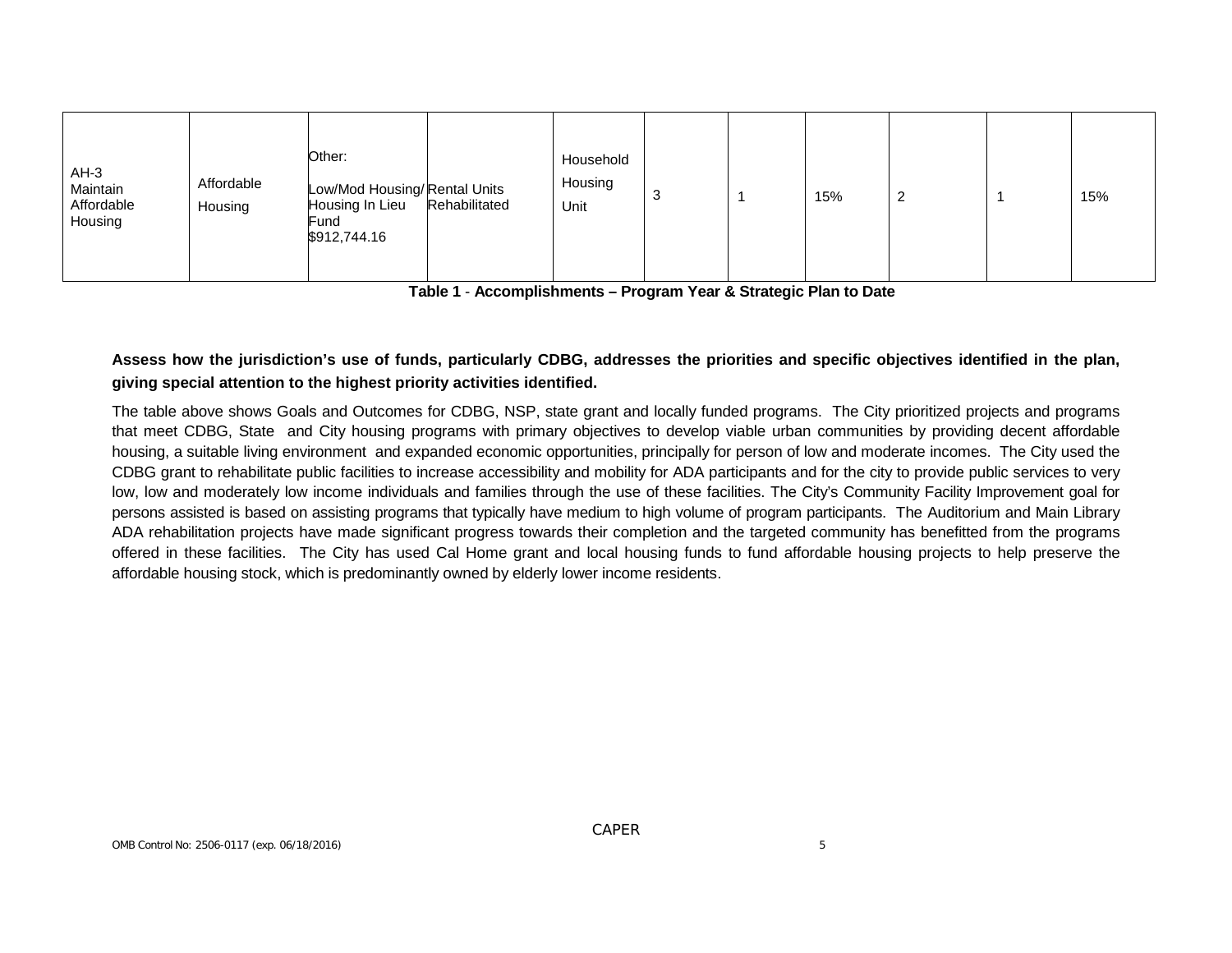**CR-10 - Racial and Ethnic composition of families assisted**

**Describe the families assisted (including the racial and ethnic status of families assisted). 91.520(a)**

|                                           | <b>CDBG</b> | <b>Cal Home</b> |
|-------------------------------------------|-------------|-----------------|
| White                                     | 1,420       | 11              |
| <b>Black or African American</b>          | 2,438       | 14              |
| Asian                                     | 737         | 0               |
| American Indian or American Native        | 67          | 0               |
| Native Hawaiian or Other Pacific Islander | 69          | 0               |
| <b>Total</b>                              | 4,731       | 25              |
| <b>Hispanic</b>                           | 595         | 6               |
| <b>Not Hispanic</b>                       | 4,136       | 19              |

**Table 2 – Table of assistance to racial and ethnic populations by source of funds**

#### **Narrative**

The ethnicities shown in the CDBG chart above represents the number of participants who benefited from the programs as an indirect result of the public facility improvements and rehabilitation. The CDBG grant was used primarily for ADA compliance improvements to public facilities only. State and local funds were used to provide assistance with public services, economic development and housing assistance when available. Moreover, the number of ethnic groups who received direct assistance from the Rental Assistance Demonstration program cannot be quantified. Other demographics are listed in the Contra Costa County Consortium's CAPER though the City was not a direct grantee.

#### **CR-15 - Resources and Investments 91.520(a)**

#### **Identify the resources made available**

| <b>Source of Funds</b> | <b>Source</b>    | <b>Resources Made</b> | <b>Amount Expended</b>     |  |  |
|------------------------|------------------|-----------------------|----------------------------|--|--|
|                        |                  | Available             | <b>During Program Year</b> |  |  |
| <b>CDBG</b>            | <b>CDBG</b>      | 3,027,823             | 1,951,351                  |  |  |
| <b>CDBG</b>            | Program Income   | 1,096,365             | 1,096,365                  |  |  |
| <b>EDI</b>             | <b>EDI</b> grant | 1,000,000             | 1,000,000                  |  |  |
| <b>HUD Section 108</b> | Loan Proceeds    | 462,810               | 462,810                    |  |  |
| Cal HOME               | Cal HOME grant   | 750,000               | 633,945                    |  |  |
| Other                  | Low/Mod/Housing  | 2,126,000             | 912,744                    |  |  |

**Table 3 – Resources Made Available**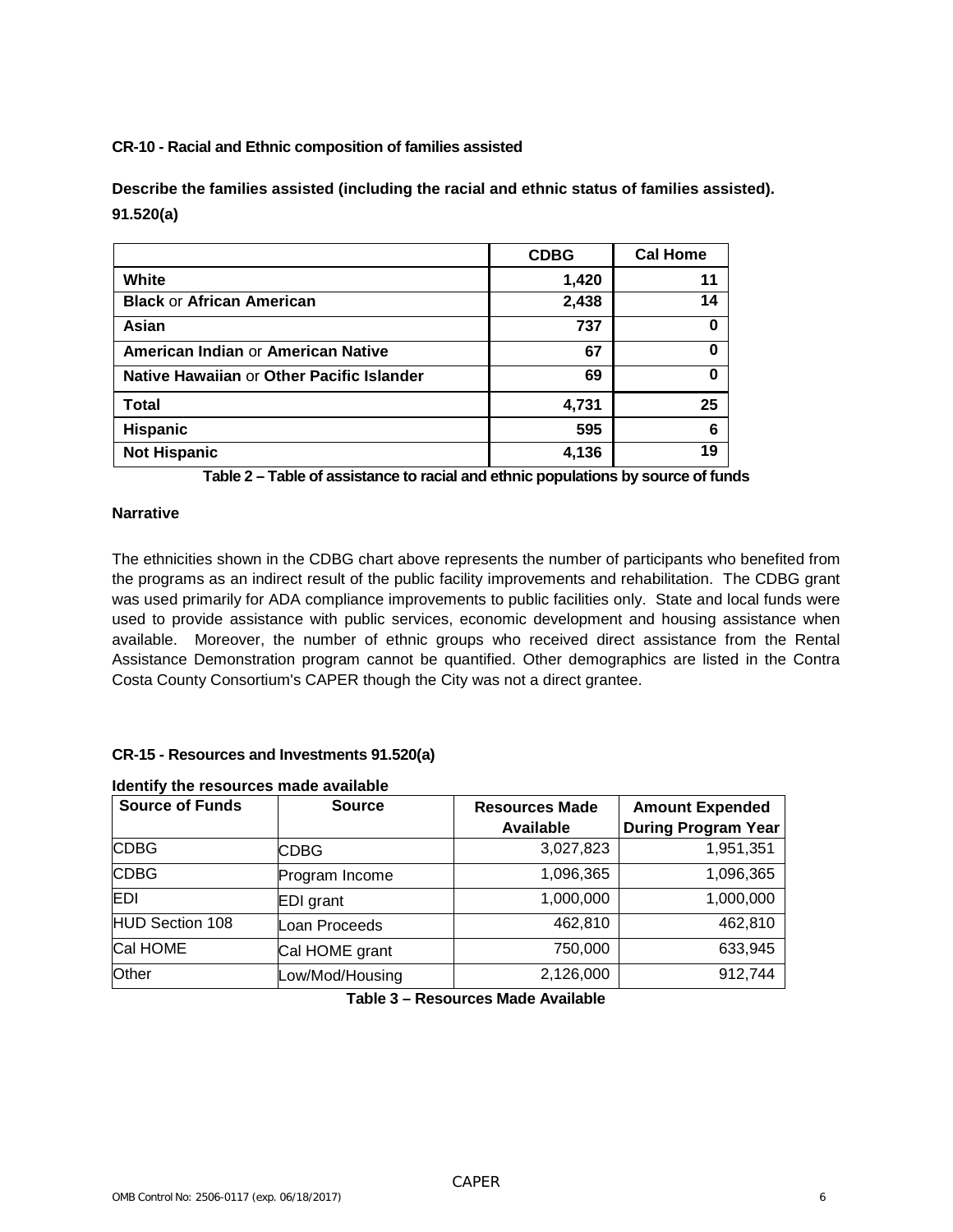#### **Narrative**

The City of Richmond CDBG allocated \$2,210,372 in CDBG funds for the rehabilitation of public facility infrastructure for ADA improvement projects. During the program year 2016/17, \$741,594 was spent on ADA rehabilitation, the majority of which was spent on new elevator in the Auditorium which allowed accessibility to the second floor of the facility. The balance of funding was used for the modification of the existing access ramps and guardrails, provision of cane-detectable railings, hand rails, restroom renovation for both the Main Library and Auditorium, and wheelchair accessible seating. The remaining community center projects will resume rehabilitation upon the identification of new applicable funding sources and will be included in the program year 2017 CAPER.

The 2015 CDBG grant together with EDI grant, CDBG program income and Section 108 loan proceeds balance were used to pay off HUD Section 108 loans. These loans were used to fund the renovation and development of the Ford Building in an effort to create jobs and affordable multi-unit housing in the Iron Triangle neighborhood.

In addition to the available CDBG funds, the City also received a Cal Home grant that provided assistance to 25 homeowners in the program year for minor and major rehabilitation to their homes. The Rehabilitation Home Loan Program strengthens the City's goal to assist low and moderately low income households and in its effort to preserve the existing housing stock. The City also spent low/mod housing and In-lieu funds to help fund the Rental Assistance Demonstration Program administered by RHA Housing Corporation, a non-profit public benefit corporation affiliated with the Richmond Housing Authority to demonstrate the City's participation in providing affordable housing for low income households.

#### **Identify the geographic distribution and location of investments**

| Target Area      | <b>Planned Percentage of</b><br><b>Allocation</b> | <b>Actual Percentage of</b><br><b>Allocation</b> | <b>Narrative Description</b> |  |  |
|------------------|---------------------------------------------------|--------------------------------------------------|------------------------------|--|--|
| City of Richmond | 100                                               | 100                                              | Citywide                     |  |  |

**Table 4 – Identify the geographic distribution and location of investments Narrative**

The City prioritized the use of its remaining CDBG funding for the completion of the infrastructure improvements. These projects focused on the city-wide barrier removal noted in the City's ADA Plan and investments to the facilities that provide services to special needs populations and low to moderate income persons. The City utilized other funding sources such as a state grant and local funds to address the City's need to increase and conserve affordable housing for lower income households.

#### **Explain how federal funds leveraged additional resources (private, state and local funds), including a description of how matching requirements were satisfied, as well as how any publicly owned land or property located within the jurisdiction that were used to address the needs identified in the plan**.

A combined \$2.3 million CDBG, Successor Housing's low/mod and Housing In-lieu funds were expended in 2016/2017 to support affordable housing activities and assistance to very low, low and moderate income families. These funds, along with funding previously allocated to public facilities rehabilitation leveraged additional funding source for affordable housing on an average of 1/3. Major sources of funding for these activities include Cal Home, Successor Housing Low/Mod, Housing In-Lieu Fees and CDBG.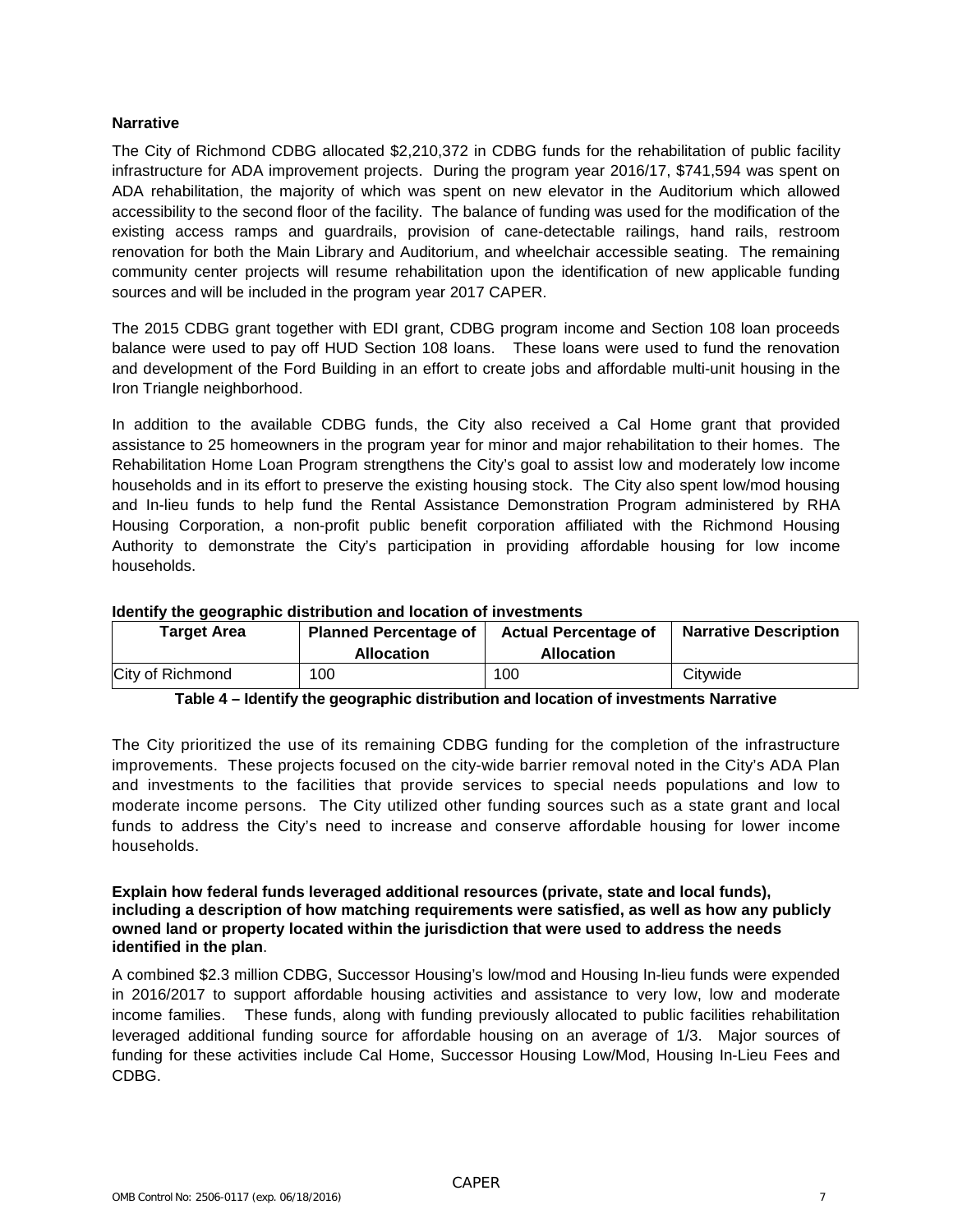In the absence of CDBG fund allocation to public services, the City continue to support the Family Justice Center (FJC) which is a one-stop center for victims of domestic violence for which the administration and the facility maintenance/rehabilitation was funded by non-federal resources.

#### **CR-20 - Affordable Housing 91.520(b)**

**Evaluation of the jurisdiction's progress in providing affordable housing, including the number and types of families served, the number of extremely low-income, low-income, moderate-income, and middle-income persons served.**

|                                       | <b>One-Year Goal</b> | Actual |
|---------------------------------------|----------------------|--------|
| Number of homeless households to be   |                      |        |
| provided affordable housing units     | 0                    |        |
| Number of non-homeless households to  |                      |        |
| be provided affordable housing units  | 0                    |        |
| Number of special-needs households to |                      |        |
| be provided affordable housing units  | 0                    |        |
| <b>Total</b>                          | 0                    |        |

#### **Table 5 – Number of Households**

|                                        | <b>One-Year Goal</b> | <b>Actual</b> |
|----------------------------------------|----------------------|---------------|
| Number of households supported through |                      |               |
| <b>Rental Assistance</b>               |                      |               |
| Number of households supported through |                      |               |
| <b>Rehab of Existing Units</b>         | 30                   | 25            |
| Total                                  | 30                   | 25            |

**Table 6 – Number of Households Supported**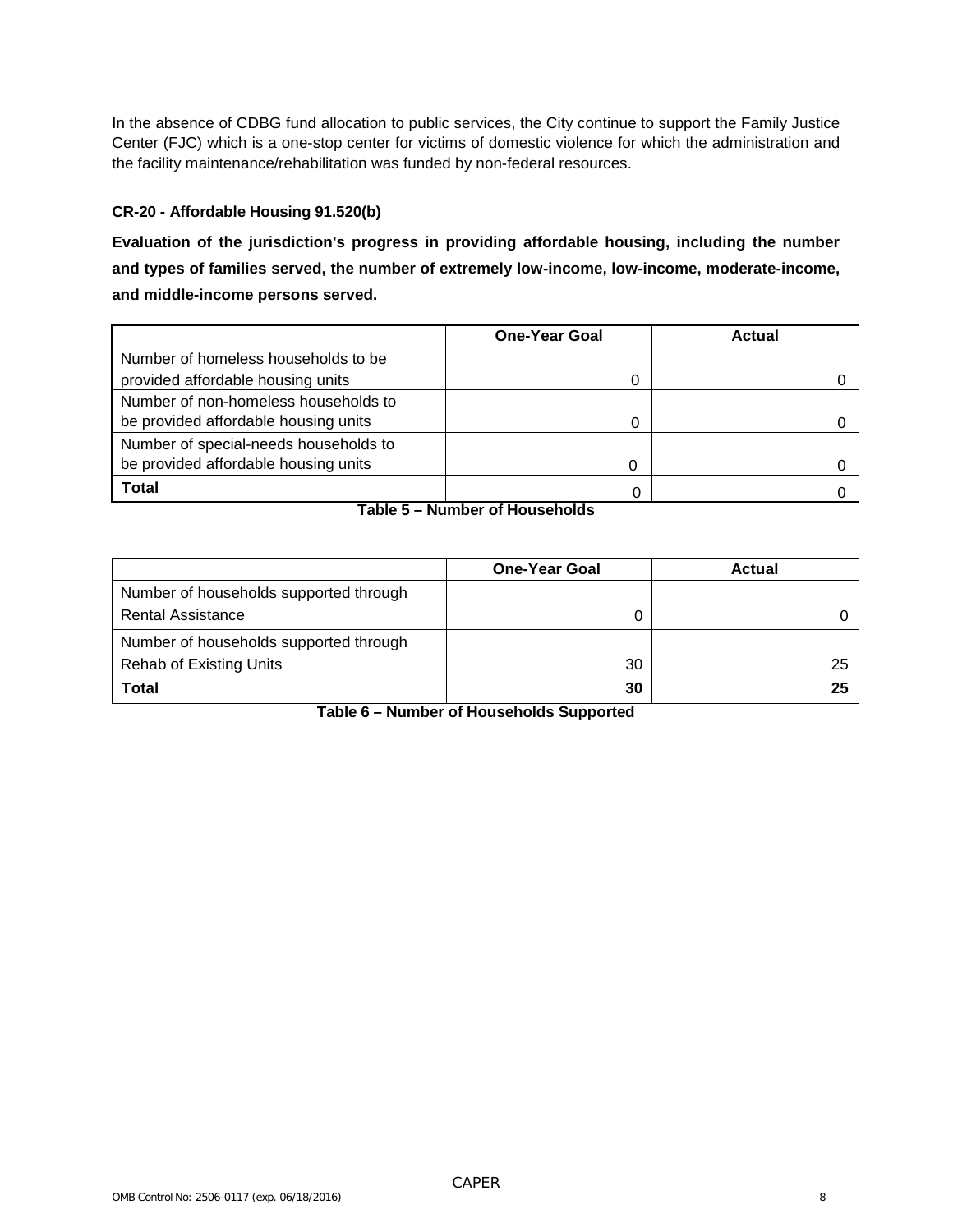#### **Discuss the difference between goals and outcomes and problems encountered in meeting these goals**.

The City made significant progress in meeting one of the goals and objectives contained in the 2013/17 Consolidated Plan. Notwithstanding an approved action plan to carry out the City's objectives and CDBG funding for public services, economic development and home improvement programs, the City managed to meet most of the goals primarily due to the use of other funding sources such as state grant and local funds.

In FY 2016/17, in addition to the maintenance of the existing Housing Rehabilitation loan portfolio for CDBG and HOME, the City has provided 25 homeowners assistance through the use of a state grant. This allowed the City to provide assistance in the rehabilitation of single family homes and address emergency repairs, weatherization and security needs, lead based paint abatement, handicap accessibility and other home maintenance issues. In addition, the City has provided funding for the Rental Assistance Demonstration (RAD) program administered by the RHA Housing Corporation, a nonprofit public benefit corporation affiliated with the Richmond Housing Authority. The RHA Housing Corporation in conjunction with the RAD Program facilitated the rehabilitation of two major public housing complexes with approximately 158 units designated for seniors and lower income households.

#### **Discuss how these outcomes will impact future annual action plans**.

The City of Richmond no longer receives an allocation of CDBG funds that can be used for the Housing Rehabilitation Loan and Grant program, public services, affordable housing or public facility improvements. The City, however, with the use of local funds from Successor Housing and Housing In-Lieu funds collected from developers' fees, will continue to provide affordable housing assistance to the community in addition to the City's participation with Contra Costa County consortium.

**Include the number of extremely low-income, low-income, and moderate-income persons served by each activity where information on income by family size is required to determine the eligibility of the activity.**

| <b>Number of Persons Served</b> | <b>CDBG Actual</b> | <b>Other Fund Sources</b> |
|---------------------------------|--------------------|---------------------------|
| <b>Extremely Low-income</b>     |                    |                           |
| Low-income                      |                    |                           |
| Moderate-income                 |                    |                           |
| <b>Total</b>                    |                    | った                        |

**Table 7 – Number of Persons Served**

#### **Narrative Information**

The City of Richmond is faced with rapid increases in the cost of rental housing without a corresponding increase in wages for lower income earners. Since the City is no longer a recipient of CDBG and HOME funds, the City has to produce a revenue source dedicated to the development and preservation of affordable housing.

The City assists in the development of affordable housing units by working closely with non-profit organizations and developers by providing gap funding to affordable housing projects. The City has funded \$2.2 million for the Rental Assistance Demonstration (RAD) Project and provided sponsorship to Richmond Community Foundation that supports the preservation of affordable housing and improvement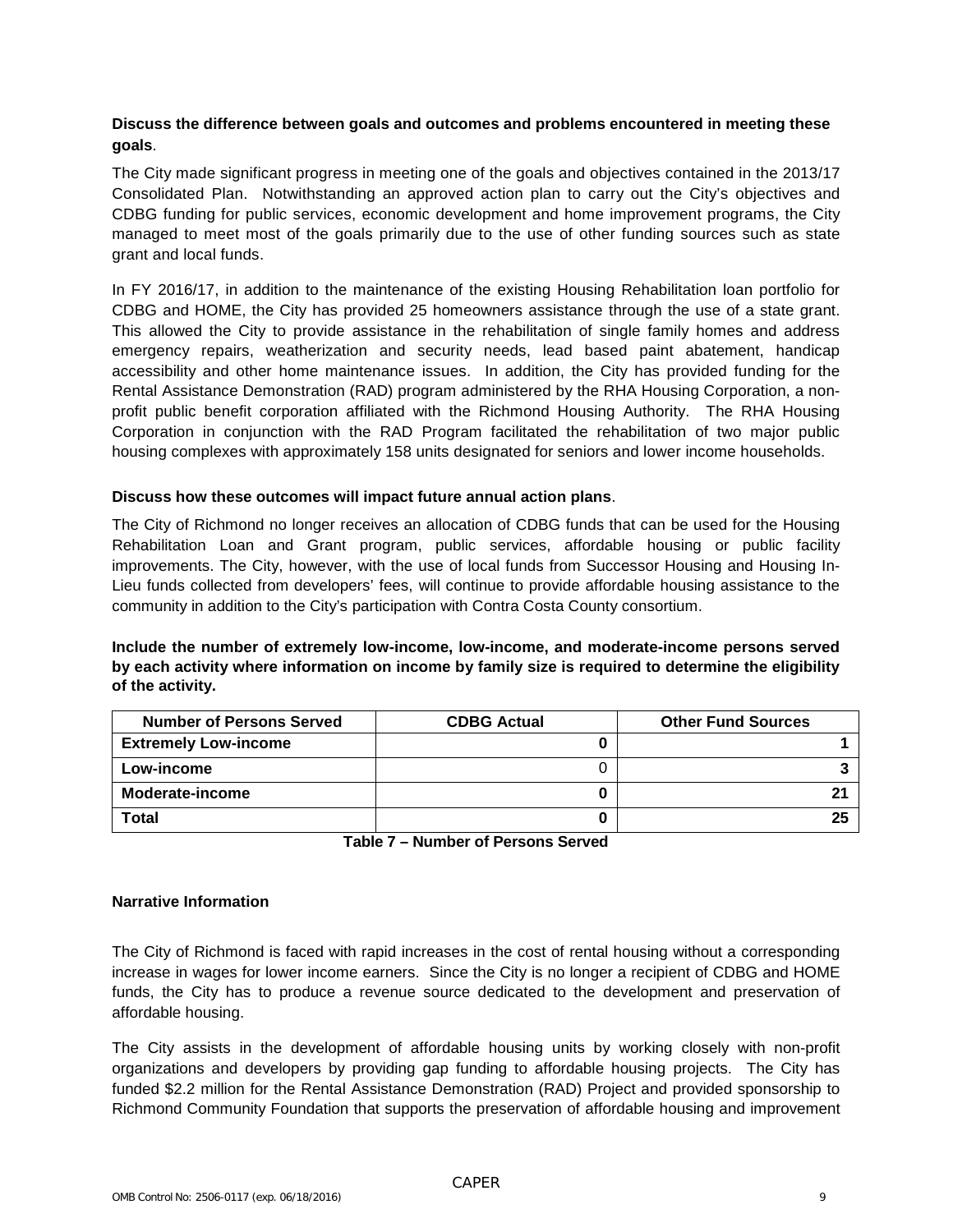of the blighted areas. The City will continue to participate in the Contra Costa County Consortium in order to avail funding for special needs groups such as seniors, persons with disabilities, persons who suffer from alcohol and other drug addiction, persons who are victims of domestic violence and persons living with HIV/AIDS.

#### **CR-25 - Homeless and Other Special Needs 91.220(d, e); 91.320(d, e); 91.520(c)**

**Evaluate the jurisdiction's progress in meeting its specific objectives for reducing and ending homelessness through:**

#### **Reaching out to homeless persons (especially unsheltered persons) and assessing their individual needs.**

The following below are the programs and services administered by Contra Costa Consortium for which the city is an active member and support and/or participate in these activities.

**Coordinated Intake and Assessment:** A subcommittee of the County Continuum of Care (CoC) worked on developing a new coordinated intake and assessment for Contra Costa County that will be in compliance with the new CoC and ESG Program Rules and will improve the accessibility of housing and services for persons experiencing homelessness throughout the County. In 2014, the subcommittee completed a County-wide system-mapping exercise to identify natural points of entry into the system. In early 2016, a new coordinated intake and assessment system, otherwise known as "Coordinated Entry" was developed and was implemented in FY 2016/17. The subcommittee also engaged in a comparative analysis of national assessment tools, and identified the Vulnerability Index – Service Prioritization Assistance Tool as the best evidence-based tool to allow the community to match, upon intake, the individual needs of the consumer to the proper type and level of available services based upon level of acuity.

**Outreach Services:** Contra Costa County provided CDBG funds for homeless outreach teams through Anka Behavioral Health's "Hope Plus" program and through Contra Costa Homeless Outreach's "Reaching Out to the Homeless" program. The teams are augmented by interns from nursing and social services programs at California State University, East Bay. The teams seek out individuals on the street and in encampments and provide clients with access to food and shelter, and to integrated health, mental health and substance abuse services. Assessments were done in the field to provide clients with referrals to safety net services. Anka and Contra Costa Homeless Outreach staff worked closely with law enforcement and other local entities, providing intervention services to advise the homeless of available options and to help them avoid incarceration.

**Contra Costa 211:** County CDBG funds also were provided to the Contra Costa Crisis Center for the 211 line. The line provides a single point of contact for homeless individuals seeking services throughout the County. Phone counselors complete an intake assessment to determine the needs of each caller then provide referrals to a variety of community programs including shelter, food pantries and mental health services. Contra Costa Crisis Center has been participating in the Coordinated Intake and Assessment subcommittee and was a key partner in piloting and implementation.

**Health Care for the Homeless:** In addition to providing direct medical care, testing and immunization services, the County-funded Health Care for the Homeless Program uses its mobile healthcare van for outreach. The bilingual Healthcare for the Homeless Team assesses client's needs, provides social support, and links clients to appropriate services and programs, including mental health and substance abuse programs, Medi-Cal, the County's Basic Adult Care program, and the Covered California health care insurance exchange.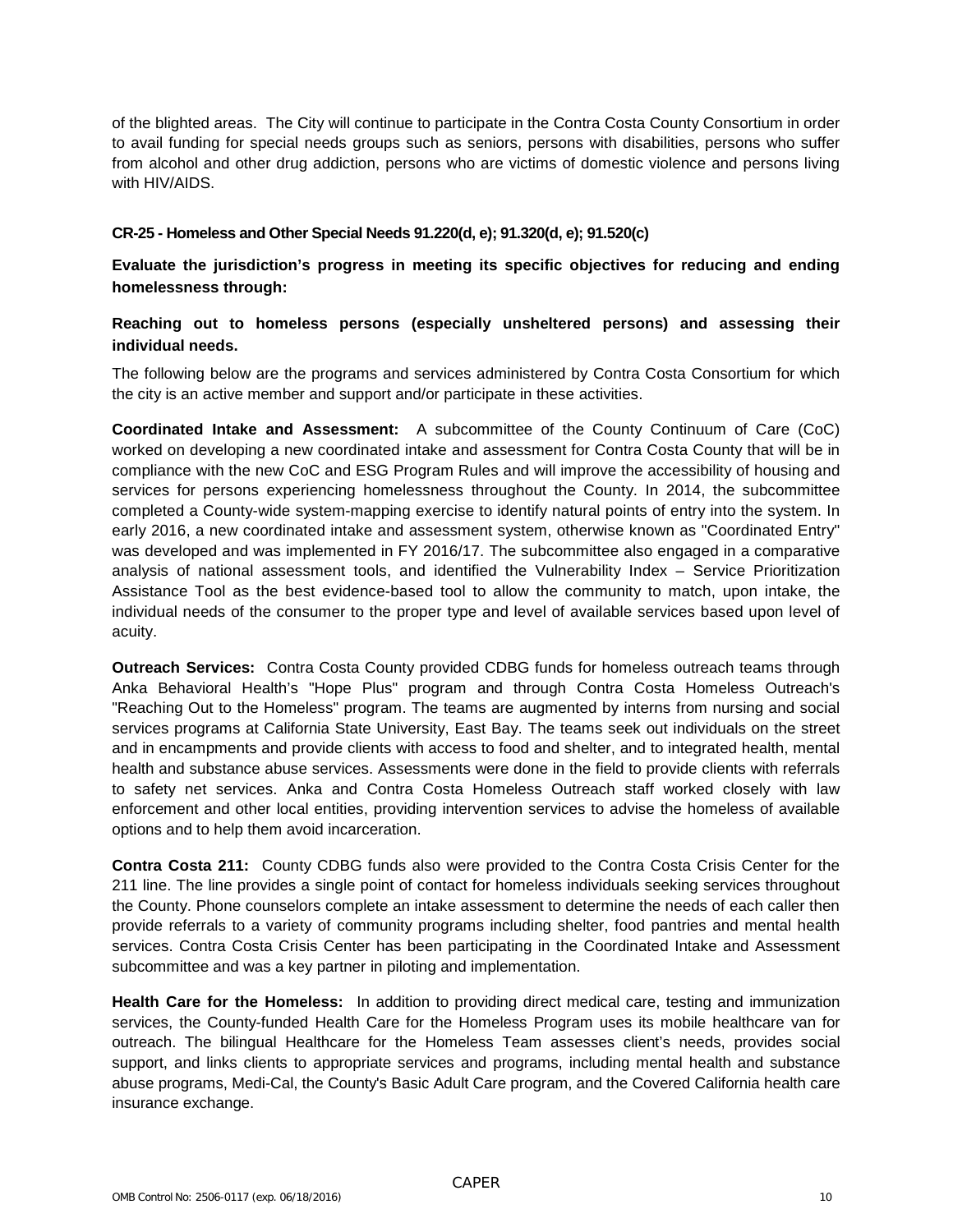**Multi-Service Centers:** Anka Behavioral Health provides services at three multi-service centers (MSC), each located in a specific region of the County (West, Central and East). The MSC's are drop in centers designed to offer basic survival needs as well as case management, life skills, referral and linkage, employment assistance, assistance accessing healthcare and mainstream resources, alcohol and other drug counseling and treatment, and crisis intervention. The MSCs serve as a place of respite from the larger community and provide a sense of belonging and connection to those within the homeless community. The MSC also serves families who are experiencing homelessness, educating them about their rights to services that enable their children to continue their education and connecting them to a variety of services focused on serving families.

#### **Addressing the emergency shelter and transitional housing needs of homeless persons**

**County Emergency Shelter Funding:** Of the funds received by the County for FY 2016/17, \$149,365 (ESG) and \$54,000 (CDBG) was awarded to local emergency shelters to provide shelter and case management services to homeless adults, families and youth and to victims of domestic violence and their children. Upon entry to one of the shelters, each resident or family is assigned a case manager to assist the individual in determining an appropriate service plan that will help them regain housing as soon as possible. The shelters are part of the County's Continuum of Care and enables individuals and families the opportunity to work on stabilizing their lives and moving toward a permanent housing solution.

**HUD CoC Program Funding:** Under HUD's 2016 CoC Program NOFA, the County CoC obtained two awards for transitional housing programs totaling \$438,174 for homeless adults, families, and/or victims of domestic violence and their children.

**County CoC Strategic Plan:** In October 2014, the Contra Costa CoC updated its Strategic Plan to End Homelessness. The County's ESG project manager, as well as recipients of County and State ESG funding, participated in the updating process as members of the CoC Board, and CoC subcommittees, as well as participants in community meetings around five key modules: coordinated intake and assessment, performance measurement, prevention services and other supports, housing and communication.

**Helping low-income individuals and families avoid becoming homeless, especially extremely low-income individuals and families and those who are: likely to become homeless after being discharged from publicly funded institutions and systems of care (such as health care facilities, mental health facilities, foster care and other youth facilities, and corrections programs and institutions); and, receiving assistance from public or private agencies that address housing, health, social services, employment, education, or youth needs**

**Transitional Housing Development:** In October, 2011, under the working name "Synergy House" and using both CDBG and State funds, the County began to rehabilitate an existing vacant residential building in Martinez and convert it to a sober living transitional housing program for homeless single men completing substance abuse treatment programs. The new facility is directly adjacent to a recently constructed treatment facility, Discovery House. Now designated "Uilkema House", the program added 12 new beds to the homeless continuum of care and allows Contra Costa homeless, single men completing treatment programs such as Discovery House to transition back into the community with the skills and resources necessary to maintain their sobriety. Uilkema House opened for occupancy in August, 2013, and all beds are filled.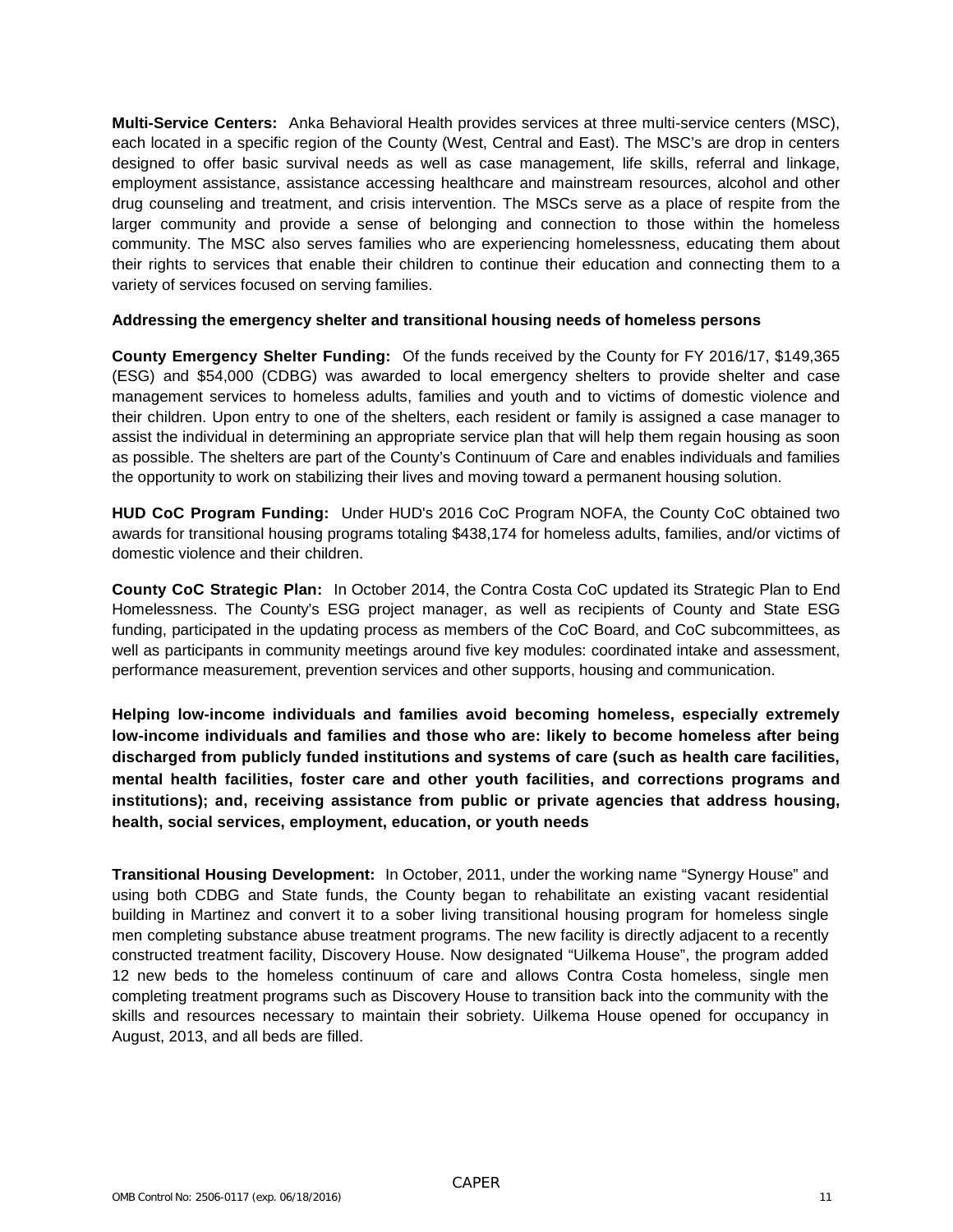The City of Richmond, however, continues to work with the Richmond Housing Authority (RHA) and local affordable housing developers to maximize the inventory of affordable housing units to which formerly homeless clients can eventually transition.

**Veterans**: **:** In cooperation with the local VA, Contra Costa's CoC has worked to increase its capacity to house and serve homeless veterans, including the distribution of HUD-VASH vouchers and rental assistance for permanent housing units provided to homeless veterans and their families under the Supportive Services for Veteran Families (SSVF) program.

**Helping homeless persons (especially chronically homeless individuals and families, families with children, veterans and their families, and unaccompanied youth) make the transition to permanent housing and independent living, including shortening the period of time that individuals and families experience homelessness, facilitating access for homeless individuals and families to affordable housing units, and preventing individuals and families who were recently homeless from becoming homeless again.**

**Foster Care:** When foster youth age out of the foster care system, the County links them to the Independent Living Skills Program (ILSP). ILSP includes workshops that prepare youth for emancipation (money management, education, computer skills, home management, and social skills), employment assistance, non-McKinney-Vento housing and retention services, and an individualized transition plan out of foster care. In addition, foster youth can elect to remain in foster care or return to care after emancipation (but before turning 21) to receive a two-year housing subsidy, which can be used in a market rate unit, student housing, or congregate living. This is a State program that all foster youth and former foster youth are able to access.

**Health Care:** Hospital discharge protocol, adopted by the CoC and by all hospitals in the County, states:

- 1) Hospitals will not discharge people who are not ambulatory or not capable of caring for themselves;
- 2) Prior to discharge, the hospital will seek a pre-discharge assessment from a Healthcare for the Homeless (HCH) nurse;
- 3) The HCH nurse will assess the viability of a respite placement and make a recommendation accordingly;
- 4) Prior to discharge, the hospital will ensure that a patient has an appointment for follow-up medical care;
- 5) The hospital will discharge the patient with enough medications and/or supplies for at least 7 days; and
- 6) The hospital will ensure that the patient leaves with all of their belongings and is appropriately clothed.

**Mental Health:** Clients treated by the County Behavioral Health Division are regularly reviewed for readiness and prepared for discharge into environments that provide stepped-down levels of care. The Department holds a weekly Bed Committee where all institutionalized consumers discharge plans are prepared. Discharge planning responsibilities fall to the Clinic managers for those consumers currently receiving services and to the Mental Health Transition Team (consisting of managers, a psychiatrist, RNs, clinicians and peer providers) for those patients not otherwise connected to the County system.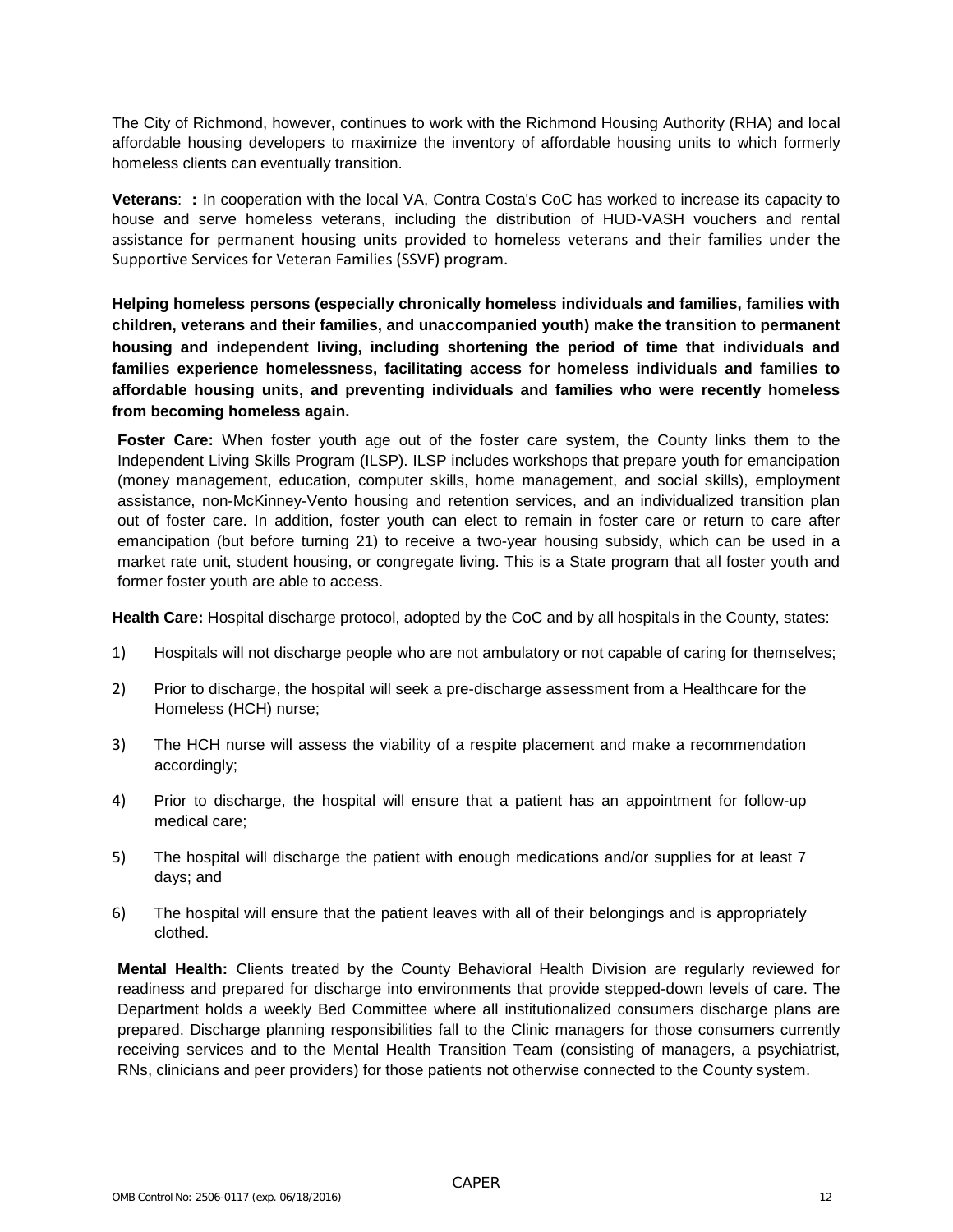State hospitals discharge to Institutes for Mental Disease (IMD)/Skilled Nursing Facilities (SNF) and not to HUD CoC funded programs. Those discharged from IMDs/SNFs are placed in Crisis Residential/Transitional Residential Services (CR/TRS), and those discharged from Acute Inpatient Facilities (AIFs) are released to appropriate settings, such as the Respite Center at the County's Adult Emergency Shelter. Those exiting CR/TRS are discharged to independent, shared or supported (e.g. Board & Care) housing. State Mental Health Services Act (MHSA) funds also pay for 79 housing units for homeless discharges with severe mental illness. AB 109: In 2012, Contra Costa County Interjurisdictional Council on Homelessness (CCICH) helped develop and implement two discharge plans for former inmates - the County Reentry Strategic Plan and the Public Safety "Realignment Plan." The Reentry Strategic Plan focuses on: 1) housing-focused discharge planning prior to release; 2) formalized prerelease planning that identifies service needs & connects prisoners with communitybased service providers; and 3) enrollment in public benefits at least 90 days prior to release. The Realignment Plan, under which low-level offenders in State prisons are transferred to County custody, provides: 1) prerelease "reach-in" assessments, case management and referrals to housing resources, and 2) individualized treatment plans for mental health/substance abuse issues, linked with housing services. CCICH also coordinates with the Parole and Community Team (PACT), comprised of service providers, police & the California Department of Corrections Regional Parole Board, to link newly released ex-offenders with resources like housing, education, employment, job training, substance abuse treatment & childcare.

#### **CR-30 - Public Housing 91.220(h); 91.320(j) Actions taken to address the needs of public housing**

The Richmond Housing Authority (RHA) administers public housing and the Section 8 assistance program. The City has continued to work with members of the Contra Costa Consortium to ensure that RHA continues its extensive outreach efforts to promote these programs. The City of Richmond continues to support the five-year strategy of the Richmond Housing Authority including its goals to increase resident involvement and expansion of home ownership opportunities for its public housing residents.

#### **Actions taken to encourage public housing residents to become more involved in management and participate in homeownership**

#### N.A

#### **Actions taken to provide assistance to troubled PHAs**

Richmond residents are assisted through the Richmond Housing Authority (RHA) with Section 8 certificates and vouchers. This program is well run and has provided excellent service and support to lowincome City residents.

#### **CR-35** - **Other Actions 91.220(j)-(k); 91.320(i)-(j)**

**Actions taken to remove or ameliorate the negative effects of public policies that serve as barriers to affordable housing such as land use controls, tax policies affecting land, zoning ordinances, building codes, fees and charges, growth limitations, and policies affecting the return on residential investment. 91.220 (j); 91.320 (i)**

Governmental constraints can limit the supply and increase the cost of housing, making it difficult to meet the demand especially for affordable housing. Governmental constraints typically include policies, standards, requirements or actions imposed by the various levels of government upon land use and development such as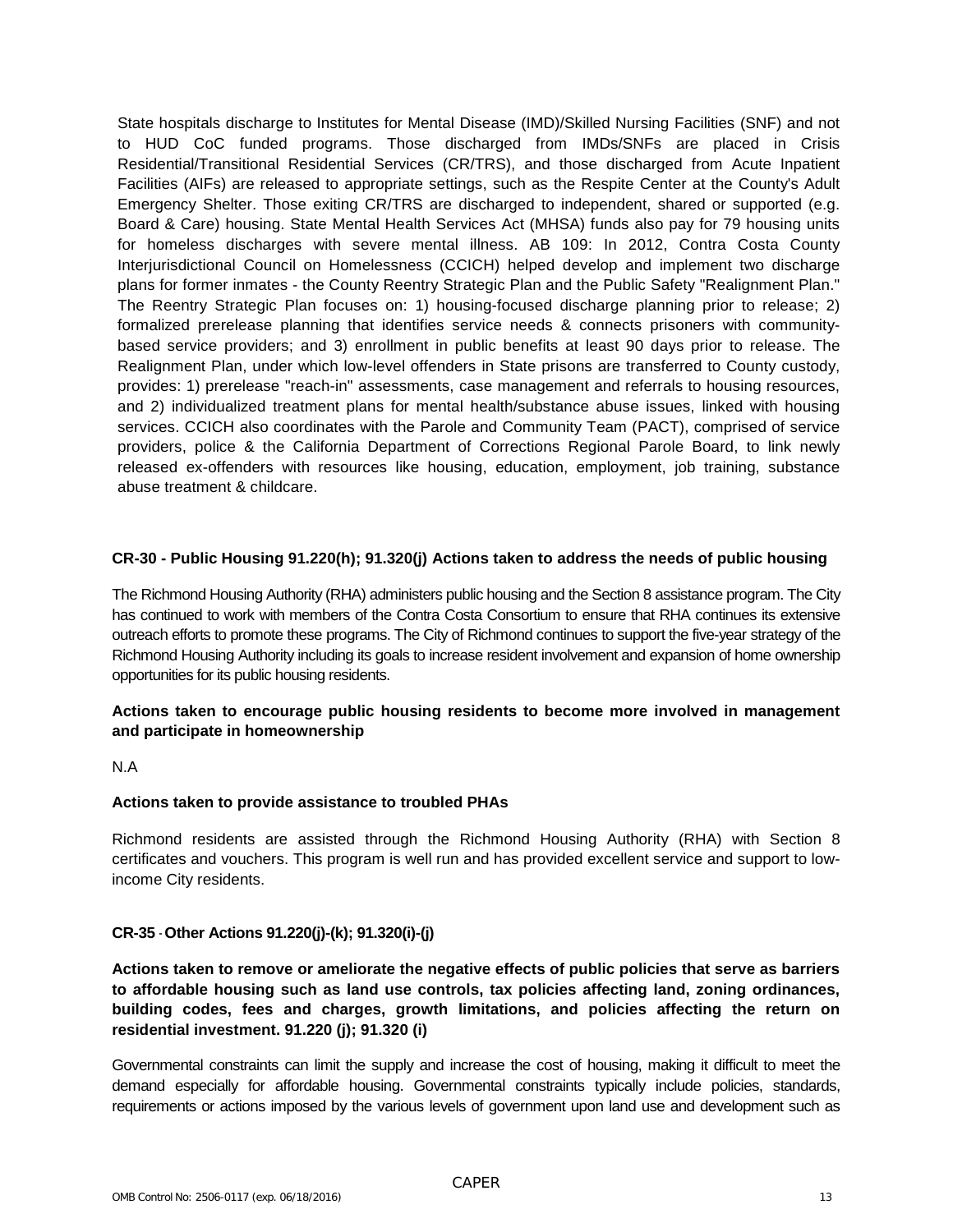zoning and subdivision regulations, growth management measures, building codes, fees, and processing and permit procedures. The City has limited influence over state and federal requirements that may constrain housing but the State affords local agencies considerable flexibility in establishing land use policies and regulations. Consistent with the General Plan, the City will initiate zoning changes for residential and designated agricultural sites from current zoning designations to Planned Unit Development.

The City will continue its effort to remove or ameliorate public policies which negatively impact affordable housing development in the City including the following:

- Through the Density Bonus Ordinance, the City is required to grant one density bonus and incentives or concessions when an applicant for a housing development seeks and agrees to construct a housing development, excluding any units permitted by the density bonus that will contain at least one of the following: ten percent of the for lower income households; five percent of the total units for very low income households; a senior citizen housing development that limits residency based on age requirements for housing older persons; or ten percent of the total dwelling units in a common interest development for persons and families of moderate income, provided that all units in the development are offered to the public for purchase.
- The Inclusionary Housing Ordinance requires all developers of five or more units to provide 15 percent of the units at affordable costs to moderate, low or very-low income households depending on the type of project. Developers may pay a fee in lieu of providing the affordable units.

#### **Actions taken to address obstacles to meeting underserved needs. 91.220(k); 91.320(j)**

Due to limited funding, the City has joined with the County in its effort to increase and maintain the supply of affordable housing, and to meet the objectives identified in the Consolidated Plan, described in the general narrative sections of this report, and to meet under-served needs. In addition, the criteria for target population and alleviation of affordable housing needs employed in the allocation of HOME and CDBG funds for housing, establish a priority for projects which reserve a portion of the units for extremely-low income and/or special needs populations. In addition, the City has successfully secured state grant and generated revenues from developers' fees to overcome obstacles in addressing the limited funding and City's effort to address the under-served needs of affordable housing and availability in Richmond.

The following are obstacles to meeting needs of the underserved:

**Accessibility of Services –** Lack of accessibility to services can be the result of lack of transportation for those in need, services that are not delivered in a culturally appropriate manner or in the appropriate language, burdensome prerequisites to accessing services ("red tape"), and services that are not provided in proximity to those in need. Lack of transportation is a particular challenge for those who do not drive, do not have a car, or are elderly and for persons with disabilities. City of Richmond is improving its transportation services programs that are offered to elderly and disabled individuals.

The City of Richmond did not have public services projects established in this program year due to lack of funding, but the City's Transportation Service (Paratransit) is within the vicinity of the neighborhoods or communities of the target population providing easy accessibility to their services. Paratransit serves the elderly or persons with disabilities with transportation to their needed services such as health care, and other supportive services. The City also sponsored the Literacy for Everyone Adult Program (LEAP) primarily funded by state grant to help adults develop the skills and confidence they need to achieve their individual goals. This is a free program offered to low income households in which tutors and learners work one-on one with individuals or small groups to learn how to read, write, develop computer skills and learn math to prepare them acquire employment in the City and vicinity.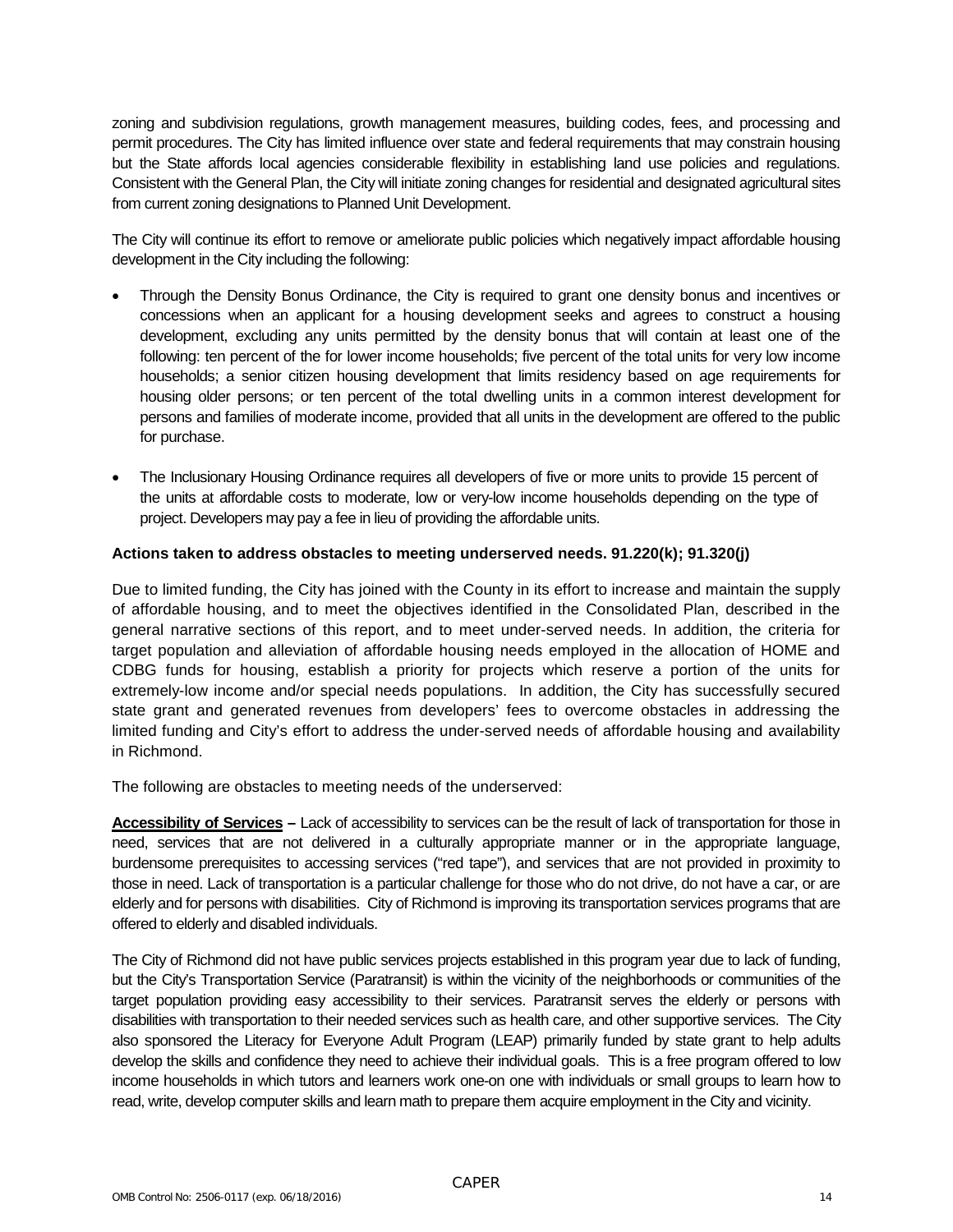**Awareness of Services –** The lack of awareness of the availability of services by those in need and a lack of knowledge about how to access services are significant obstacles to the provision of services. The City has limited public services programs due to lack of funding and therefore depend on other agencies mainly Contra Costa County that are receiving CDBG, HOME, ESG, or HOPWA funds to provide significant outreach to those in need. City of Richmond staff will monitor CDBG-funded agencies to verify if an agency's outreach is adequate and that outreach materials are available in various languages.

**Coordination of Services –** Those in need must often access services from several points; similar services may also be provided by more than one agency. Those being served by one agency may have needs that are not being addressed by the particular agency currently serving that person or family. Consortium applications screen for awareness of similar services and ask agencies to describe their collaboration with them. City staff encourage CDBG funded agencies to collaborate and coordinate with other agencies in the community or serving their target population and base funding decisions on the level of their proposed collaboration, to reduce or eliminate duplication of services.

**Resources:** Resources are generally less than required to meet the level of need. The county's CDBG/HOME/ESG/HOPWA funds that are available are prioritized to the high Priority Needs and Goals established in the 2015-2020 Consolidated Plan. Funding is also prioritized to those undertakings that represent the most efficient use of funds, are delivered by the most qualified persons, and serve the broadest geography. With the City of Richmond, the City depended on the County and the Consortium to uphold public services programs that the City cannot provide due to lack of funding.

**Housing –** Though limited resources were available, the City's efforts to increase and maintain the supply of affordable housing, to improve the quality of housing stock and livability of lower income areas, and to meet the objectives identified in the 2013 Consolidated Plan are directed at meeting underserved housing needs. In this instance, the City established criteria for the housing programs and developments planned with the allocation of Cal Home grant and local housing funds to housing which reserve a portion of the units for extremely-low income and/or special needs populations.

#### **Actions taken to reduce lead-based paint hazards. 91.220(k); 91.320(j)**

The City has a Lead Based Paint Implementation Plan that describes the actions to be taken, and the responsibility, for compliance with the lead-based paint abatement regulations (24 CFR 35 and Title X of the Housing and Community Development Act of 1992) under each of its existing affordable housing programs. The City of Richmond ensured to incorporate the requirements of the lead-based paint regulations to its existing Rental Rehabilitation and Neighborhood Stabilization Programs. All rehabilitation projects are required to complete lead inspections and provide a plan and budget for proper removal of lead or any other toxic material found on the property.

In the Rental Rehabilitation program, once a property is tested, a letter is sent to the property owner transmitting the lead-based paint results and advising them accordingly how to mitigate lead-based paint related rehabilitation items. The letter states that lead-based paint is known to be a health hazard as discussed in the testing report and pamphlet and that the owner should review these documents and store them in a safe place for future reference; as lead-based paint is an escrow disclosure item, this information may be useful in the event the property is sold.

If lead if found, the results are summarized in the letter and the property owner is advised that applicable State and Federal regulations regarding construction work involving lead-based paint apply to those areas of work on their property containing the indicated excessive levels of lead-based paint. Whether using a contractor or completing the work themselves, the property owner is advised that all applicable State and Federal regulations, standards and guidelines (particularly Federal Title X recommendations and guidelines) must be followed in completing the work. Any contractors that the property owner uses to do the work must be trained and certified in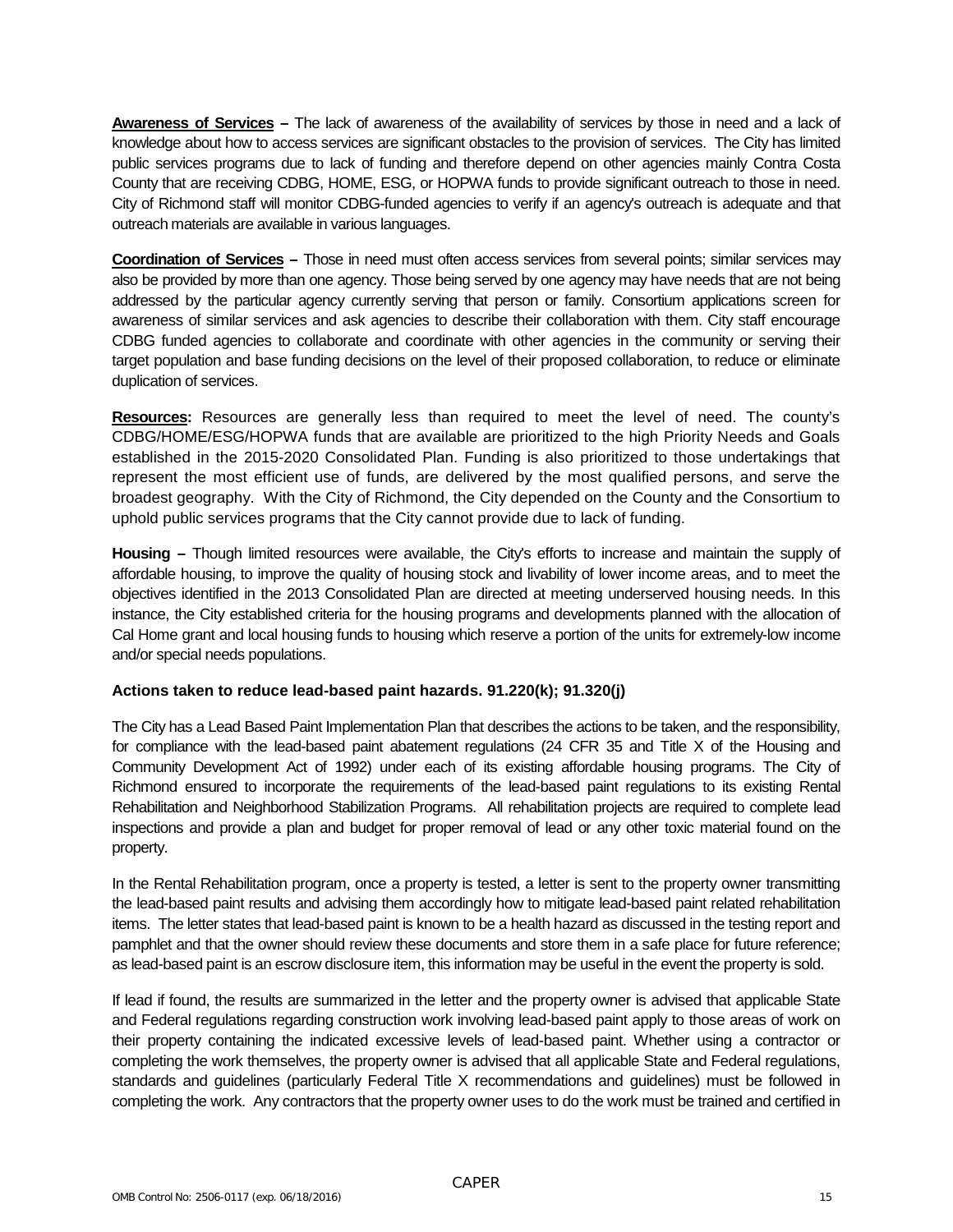dealing with lead-based paint issues, and they must show appropriate proof of Certification for Lead-Based Paint work from an accredited training facility prior to commencing work.

#### **Actions taken to reduce the number of poverty-level families. 91.220(k); 91.320(j)**

The movement of people above the poverty line involves a variety of policies and programs that extend beyond providing opportunities for employment at a living wage. Access to education, transportation, childcare, and housing are key components that can assist persons to secure and retain economically self-sustaining employment. The City employs a variety of strategies to help alleviate poverty in Richmond, including efforts to stimulate economic growth and job opportunities, and to provide Richmond residents with the skills and abilities required to take advantage of those opportunities. The City administers Richmond Works programs that provide on-the-job training assisting low income individuals to acquire necessary skills and abilities to secure good employment in the city and vicinity.

General economic conditions, the foreclosure crisis, and increased costs of rent, health care and food are resulting in greater numbers of people in need of even the most basic services, such as food pantry and hot lunches. Due to lack of funding, the city residents will have to divert for their search for assistance and compete with the rest of the Contra Costa County Consortium for the limited funds that the county can offer.

**Open Opportunities, Future Build Pre-Apprenticeship Training –Richmond Works**. Program provides Pre-Apprenticeship for persons ages 18 and older in solar, energy, and construction trades. Core curriculum is developed by Employment and Training Partnership Program/Richmond Works. Training includes community service benefit projects in City and City parks and facilities, as well as placement services after graduation.

**Opportunity Junction, Job Training and Placement Program**. - Fortunately for the City of Richmond, the City has an employment and training program that integrates computer training with life skills, paid experience, case management and psychological counseling, career counseling, job placement, and long-term ongoing support. Participants enter administrative careers that enable them to become self-sufficient.

#### **Actions taken to develop institutional structure. 91.220(k); 91.320(j)**

The City of Richmond works within an institutional structure, which includes private industry, nonprofit organizations, and public institutions, to carry out its housing and community development plan.

The Contra Costa County HOME Consortium composed of the County Conservation and Development Department and the cities of Antioch, Concord, Pittsburg, Walnut Creek and Richmond work together to meet the County's Consolidated Plan objectives. The Consortium meets quarterly during the program year to share information and work on ways to overcome gaps between our respective institutional structures and enhance coordination of funding and service delivery throughout the County. Working together to support mutual projects has developed the Consortium members into a close, supportive team who have a much better understanding of each other's challenges and needs.

Consortium members have continually streamlined processes to benefit agencies and to reduce our administrative costs, effectively channeling additional funds to our communities.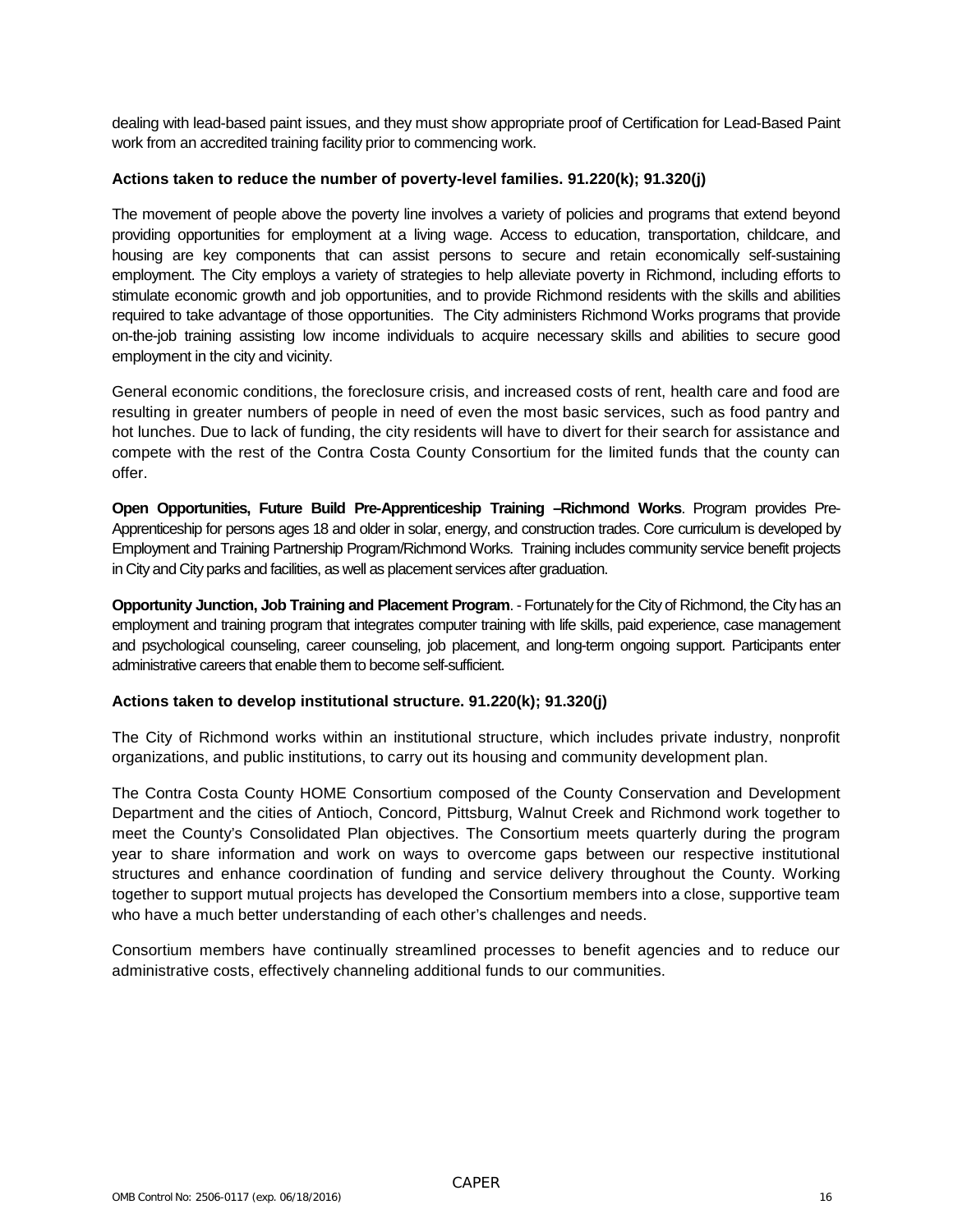#### **Actions taken to enhance coordination between public and private housing and social service agencies. 91.220(k); 91.320(j)**

There are a number of Public Housing units in the City of Richmond administered by Richmond Housing Authority, as well as the highest concentration of Section 8 Voucher holders in the County. The Richmond Housing Authority assists Richmond residents, and those migrating to the City from San Francisco, Oakland, and all points West of Contra Costa in search of affordable housing, through the Section 8 Housing Program. Section 8 Certificates/Vouchers allow very low-income (below 50% of area median income) families to pay no more than 30% of their income on housing. The Richmond Housing Authority contracts with rental housing property owners to pay the difference between what tenants can afford and fair market rents.

#### **Identify actions taken to overcome the effects of any impediments identified in the jurisdictions analysis of impediments to fair housing choice. 91.520(a)**

The Urban County staff, along with staff from the other Contra Costa CDBG entitlement jurisdictions (Antioch, Concord, Pittsburg, Richmond, and Walnut Creek), are working together to prepare the Contra Costa Consortium Analysis of Impediments to Fair Housing Choice (AI). This document outlines and identifies barriers to fair housing and presents a plan to properly navigate them. Contra Costa Consortium and Contra Costa Public Housing Agencies are working together collaboratively to create a new Assessment of Fair Housing.

The City's inability to receive CDBG funds directly makes these impediments much more difficult to overcome. The City relies on other resources such as the non-profit organization (Richmond Community Foundation) and Richmond Housing Authority to assist in the Housing Conservation Program and commitment toward affordable housing for very low, low and moderate income residents.

To improve financial assistance for housing, the County and cities continue to collaborate to expand affordable housing in communities where such opportunities are limited. The County and many of the Consortium cities have continued to allocate resources to encourage and facilitate the development of affordable housing throughout the entire Consortium, resulting in the development and/or preservation of new affordable housing. In addition, the County continues to provide CDBG financial support tenant/landlord services for low-income residents of the County.

#### **CR-40 -Monitoring 91.220 and 91.230**

#### **Describe the standards and procedures used to monitor activities carried out in furtherance of the plan and used to ensure long-term compliance with requirements of the programs involved, including minority business outreach and the comprehensive planning requirements**

The City of Richmond works diligently to oversee all CDBG-funded activities (ADA projects) to ensure their compliance with federal regulations and timeliness in accomplishing goals and drawing down funds. All activities including housing rehabilitation are on schedule and grant disbursements are made in a timely manner, with all expenditures matching the letter of credit disbursements.

The City of Richmond is knowledgeable of and complies with CDBG program, comprehensive planning requirements and Uniform Guidance.

Fostering, producing, and maintaining housing that is affordable to a wide spectrum of Richmond residents has been a commitment by the City of Richmond for decades. Barriers to affordable housing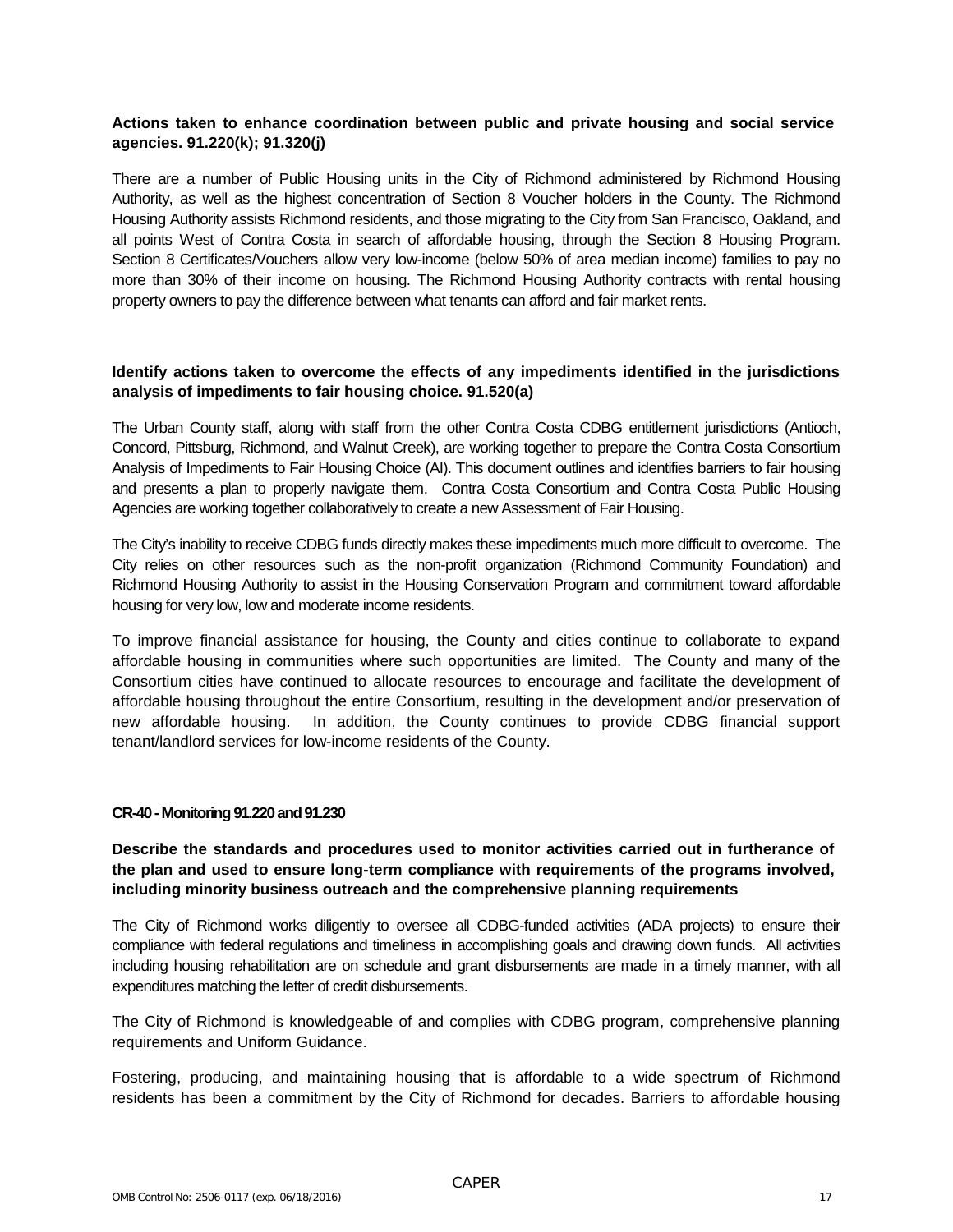have been addressed by a variety of planning and funding considerations, and will continue to be a focus of the City.

#### **Citizen Participation Plan 91.105(d); 91.115(d)**

#### **Describe the efforts to provide citizens with reasonable notice and an opportunity to comment on performance reports.**

Since the City is no longer a CDBG and HOME grant recipient, the Richmond Neighborhood Coordinating Council (RNCC), is no longer required to meet periodically to notify the public on the available funds. However, CAPER reports are made available on the website for the community to access.

#### **CR-45** - **CDBG 91.520(c)**

#### **Specify the nature of, and reasons for, any changes in the jurisdiction's program objectives and indications of how the jurisdiction would change its programs as a result of its experiences.**

No changes were made to Richmond's program objectives during 2016/17. However, with the regional housing crisis facing the Bay Area, and displacement of low-income and vulnerable residents due to rapidly rising rents, the City considered the exploration of rent control program to better address these issues.

The 2013 Action Plan was developed with the input of the community and targeted those most in need. The City's ADA improvement programs have made significant progress in the completion of the project to meet the needs of the City's residents and helping to create an environment that is safe, healthy, and promotes self-sufficiency.

The County does not anticipate changing any of its program objectives. However, it does anticipate an increase in the number of people served by the County's activities due to the City of Richmond becoming part of the County's CDBG Urban County area beginning in FY 2016/17.

#### **Does this Jurisdiction have any open Brownfields Economic Development Initiative (BEDI) grants?**

This grant was eventually used in the Section 108 loan pay off during the program year as part of the City's voluntary grant reduction.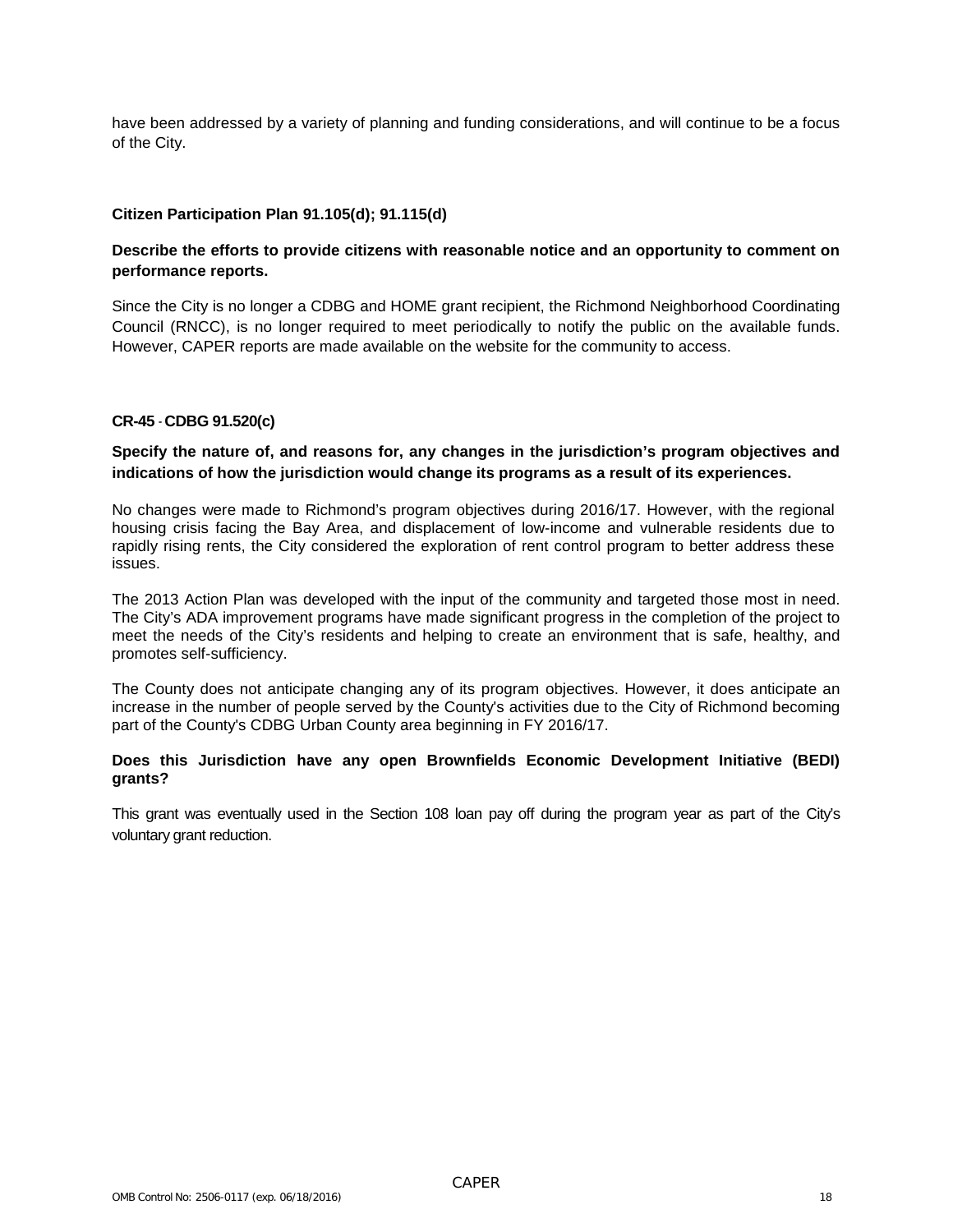|                                                                                                | Office of Community Planning and Development                                   | DATE: | 09-22-17               |
|------------------------------------------------------------------------------------------------|--------------------------------------------------------------------------------|-------|------------------------|
|                                                                                                | U.S. Department of Housing and Urban Development.                              | TIME: | 10:57                  |
|                                                                                                | Integrated Disbursement and Information System                                 | PAGE: | 1                      |
|                                                                                                | PR26 - CDBG Financial Summary Report                                           |       |                        |
|                                                                                                | Program Year 2016                                                              |       |                        |
|                                                                                                | RICHMOND, CA                                                                   |       |                        |
|                                                                                                |                                                                                |       |                        |
| <b>PART I: SUMMARY OF CDBG RESOURCES</b>                                                       |                                                                                |       |                        |
|                                                                                                | 01 UNEXPENDED CDBG FUNDS AT END OF PREVIOUS PROGRAM YEAR                       |       | 3.027.823.42           |
| 02 ENTITLEMENT GRANT                                                                           |                                                                                |       | 0.00                   |
| 03 SURPLUS URBAN RENEWAL                                                                       |                                                                                |       | 0.00                   |
| 04 SECTION 108 GUARANTEED LOAN FUNDS                                                           |                                                                                |       | 0.00                   |
| 05 CURRENT YEAR PROGRAM INCOME                                                                 |                                                                                |       | 0.00                   |
| 06 FUNDS RETURNED TO THE LINE-OF-CREDIT                                                        | 05a CURRENT YEAR SECTION 108 PROGRAM INCOME (FOR SI TYPE)                      |       | 0.00                   |
| 06a FUNDS RETURNED TO THE LOCAL CDBG ACCOUNT                                                   |                                                                                |       | 0.00<br>0.00           |
| 07 ADJUSTMENT TO COMPUTE TOTAL AVAILABLE                                                       |                                                                                |       | 1.148.219.34           |
| 08 TOTAL AVAILABLE (SUM, LINES 01-07)                                                          |                                                                                |       | 4.176.042.76           |
| PART II: SUMMARY OF CDBG EXPENDITURES                                                          |                                                                                |       |                        |
|                                                                                                | 09 DISBURSEMENTS OTHER THAN SECTION 108 REPAYMENTS AND PLANNING/ADMINISTRATION |       | 1,144,585.22           |
|                                                                                                | 10 ADJUSTMENT TO COMPUTE TOTAL AMOUNT SUBJECT TO LOW/MOD BENEFIT               |       | 132.098.50             |
|                                                                                                | 11 AMOUNT SUBJECT TO LOW/MOD BENEFIT (LINE 09 + LINE 10)                       |       | 1.276.683.72           |
| 12 DISBURSED IN IDIS FOR PLANNING/ADMINISTRATION                                               |                                                                                |       | 0.00                   |
| 13 DISBURSED IN IDIS FOR SECTION 108 REPAYMENTS.                                               |                                                                                |       | 2.306.121.43           |
| 14 ADJUSTMENT TO COMPUTE TOTAL EXPENDITURES                                                    |                                                                                |       | (535.089.31)           |
| 15 TOTAL EXPENDITURES (SUM, LINES 11-14)                                                       |                                                                                |       | 3,047,715.84           |
| 16 UNEXPENDED BALANCE (LINE 08 - LINE 15)                                                      |                                                                                |       | 1.128.326.92           |
| PART III: LOWMOD BENEFIT THIS REPORTING PERIOD                                                 |                                                                                |       |                        |
| 17 EXPENDED FOR LOW/MOD HOUSING IN SPECIAL AREAS                                               |                                                                                |       | 0.00                   |
| 18 EXPENDED FOR LOW/MOD MULTI-UNIT HOUSING                                                     |                                                                                |       | 0.00                   |
| 19 DISBURSED FOR OTHER LOW/MOD ACTIVITIES                                                      |                                                                                |       | 0.00                   |
| 20 ADJUSTMENT TO COMPUTE TOTAL LOW/MOD CREDIT                                                  |                                                                                |       | 0.00                   |
| 21 TOTAL LOW/MOD CREDIT (SUM, LINES 17-20)                                                     |                                                                                |       | 0.00                   |
| 22 PERCENT LOW/MOD CREDIT (LINE 21/LINE 11)                                                    |                                                                                |       | 0.00%                  |
| LOW/MOD BENEFIT FOR MULTI-YEAR CERTIFICATIONS<br>23 PROGRAM YEARS(PY) COVERED IN CERTIFICATION |                                                                                |       |                        |
|                                                                                                | 24 CUMULATIVE NET EXPENDITURES SUBJECT TO LOW/MOD BENEFIT CALCULATION          |       | PY: PY: PY:            |
|                                                                                                | 25 CUMULATIVE EXPENDITURES BENEFITING LOW/MOD PERSONS                          |       | 0.00                   |
|                                                                                                | 26 PERCENT BENEFIT TO LOW/MOD PERSONS (LINE 25/LINE 24)                        |       | 0.00<br>0.00%          |
| PART IV: PUBLIC SERVICE (PS) CAP CALCULATIONS                                                  |                                                                                |       |                        |
| 27 DISBURSED IN IDIS FOR PUBLIC SERVICES                                                       |                                                                                |       | 0.00                   |
|                                                                                                | 28 PS UNLIQUIDATED OBLIGATIONS AT END OF CURRENT PROGRAM YEAR                  |       | 0.00                   |
|                                                                                                | 29 PS UNLIQUIDATED OBLIGATIONS AT END OF PREVIOUS PROGRAM YEAR                 |       | 0.00                   |
| 30 ADJUSTMENT TO COMPUTE TOTAL PS OBLIGATIONS                                                  |                                                                                |       | 0.00                   |
|                                                                                                | 31 TOTAL PS OBLIGATIONS (LINE 27 + LINE 28 - LINE 29 + LINE 30)                |       | 0.00                   |
| 32 ENTITLEMENT GRANT                                                                           |                                                                                |       | 0.00                   |
| 33 PRIOR YEAR PROGRAM INCOME                                                                   |                                                                                |       | 440.604.35             |
| 34 ADJUSTMENT TO COMPUTE TOTAL SUBJECT TO PS CAP                                               |                                                                                |       | 10,846.30              |
| 35 TOTAL SUBJECT TO PS CAP (SUM, LINES 32-34)                                                  |                                                                                |       | 451,450.65             |
|                                                                                                | 36 PERCENT FUNDS OBLIGATED FOR PS ACTIVITIES (LINE 31/LINE 35)                 |       | 0.00%                  |
| PART V: PLANNING AND ADMINISTRATION (PA) CAP                                                   |                                                                                |       |                        |
| 37 DISBURSED IN IDIS FOR PLANNING/ADMINISTRATION                                               |                                                                                |       | 0.00                   |
|                                                                                                | 38 PA UNLIOUIDATED OBLIGATIONS AT END OF CURRENT PROGRAM YEAR                  |       | 0.00                   |
|                                                                                                | 39 PA UNLIQUIDATED OBLIGATIONS AT END OF PREVIOUS PROGRAM YEAR                 |       | 0.00                   |
| 40 ADJUSTMENT TO COMPUTE TOTAL PA OBLIGATIONS                                                  |                                                                                |       | 0.00                   |
| 42 ENTITLEMENT GRANT                                                                           | 41 TOTAL PA OBLIGATIONS (LINE 37 + LINE 38 - LINE 39 + LINE 40)                |       | 0.00                   |
| 43 CURRENT YEAR PROGRAM INCOME                                                                 |                                                                                |       | 0.00                   |
| 44 ADJUSTMENT TO COMPUTE TOTAL SUBJECT TO PA CAP                                               |                                                                                |       | 0.00                   |
| 45 TOTAL SUBJECT TO PA CAP (SUM, LINES 42-44)                                                  |                                                                                |       | 10,846.30<br>10,846.30 |
|                                                                                                | 46 PERCENT FUNDS OBLIGATED FOR PA ACTIVITIES (LINE 41/LINE 45)                 |       | 0.00%                  |
|                                                                                                |                                                                                |       |                        |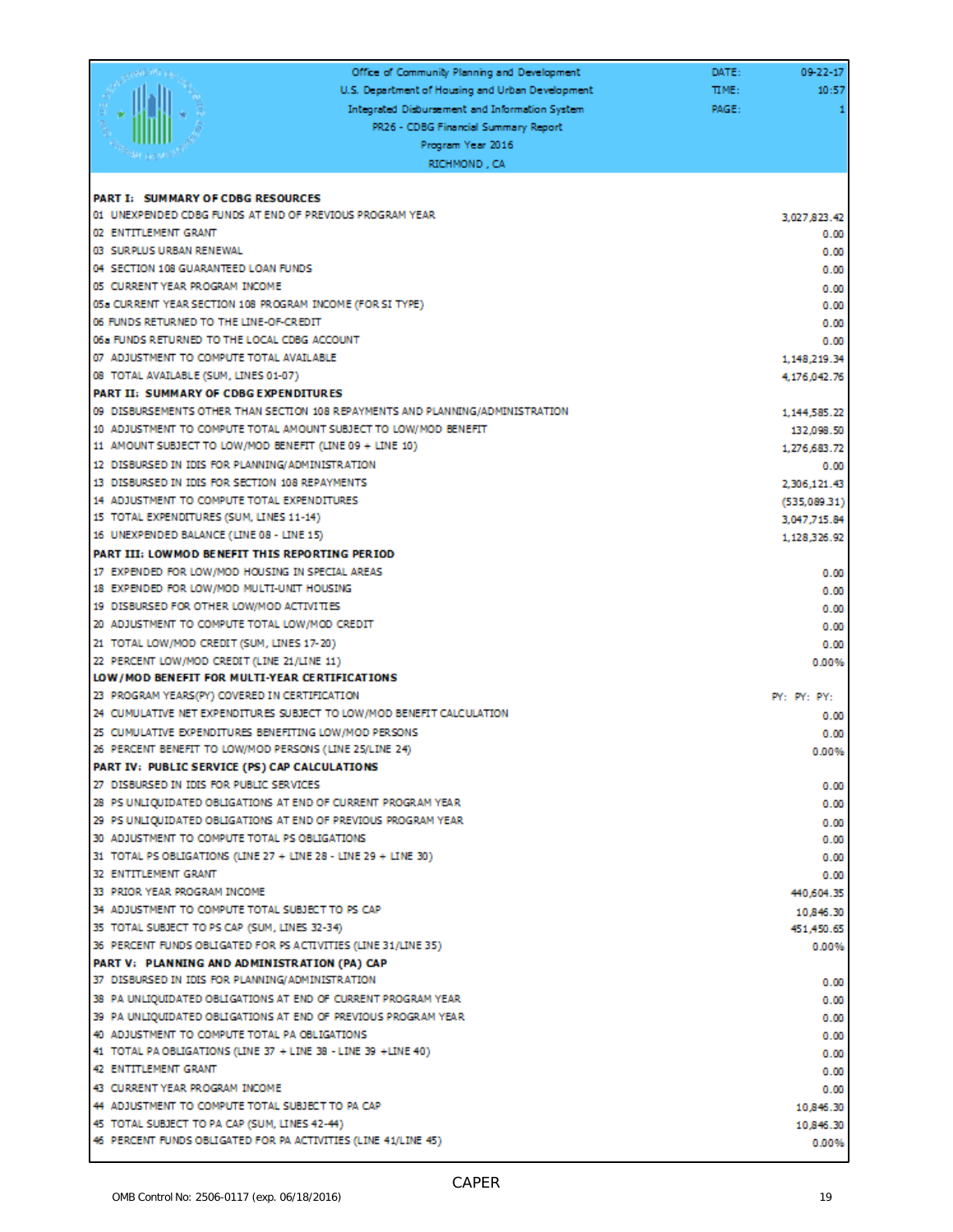| Office of Community Planning and Development                               | DATE: | 09-22-17 |
|----------------------------------------------------------------------------|-------|----------|
| U.S. Department of Housing and Urban Development                           | TIME: | 10:57    |
| Integrated Disbursement and Information System                             | PAGE: | 1        |
| PR26 - CDBG Financial Summary Report                                       |       |          |
| Program Year 2016                                                          |       |          |
| RICHMOND, CA                                                               |       |          |
|                                                                            |       |          |
|                                                                            |       |          |
| 18 DETAIL: ACTIVITIES TO CONSIDER IN DETERMINING THE AMOUNT TO ENTER ON LI |       |          |
| Report returned no data.                                                   |       |          |
|                                                                            |       |          |
| LINE 19 DETAIL: ACTIVITIES INCLUDED IN THE COMPUTATION OF LINE 19          |       |          |
| Report returned no data.                                                   |       |          |
|                                                                            |       |          |
| LINE 27 DETAIL: ACTIVITIES INCLUDED IN THE COMPUTATION OF LINE 27          |       |          |
| Report returned no data.                                                   |       |          |
|                                                                            |       |          |
| LINE 37 DETAIL: ACTIVITIES INCLUDED IN THE COMPUTATION OF LINE 37          |       |          |
| Report returned no data.                                                   |       |          |
|                                                                            |       |          |
|                                                                            |       |          |
|                                                                            |       |          |
|                                                                            |       |          |
|                                                                            |       |          |
|                                                                            |       |          |
|                                                                            |       |          |
|                                                                            |       |          |
|                                                                            |       |          |
|                                                                            |       |          |
|                                                                            |       |          |
|                                                                            |       |          |
|                                                                            |       |          |
|                                                                            |       |          |
|                                                                            |       |          |
|                                                                            |       |          |
|                                                                            |       |          |
|                                                                            |       |          |
|                                                                            |       |          |
|                                                                            |       |          |
|                                                                            |       |          |
|                                                                            |       |          |
|                                                                            |       |          |
|                                                                            |       |          |
|                                                                            |       |          |
|                                                                            |       |          |
|                                                                            |       |          |
|                                                                            |       |          |
|                                                                            |       |          |
|                                                                            |       |          |
|                                                                            |       |          |
|                                                                            |       |          |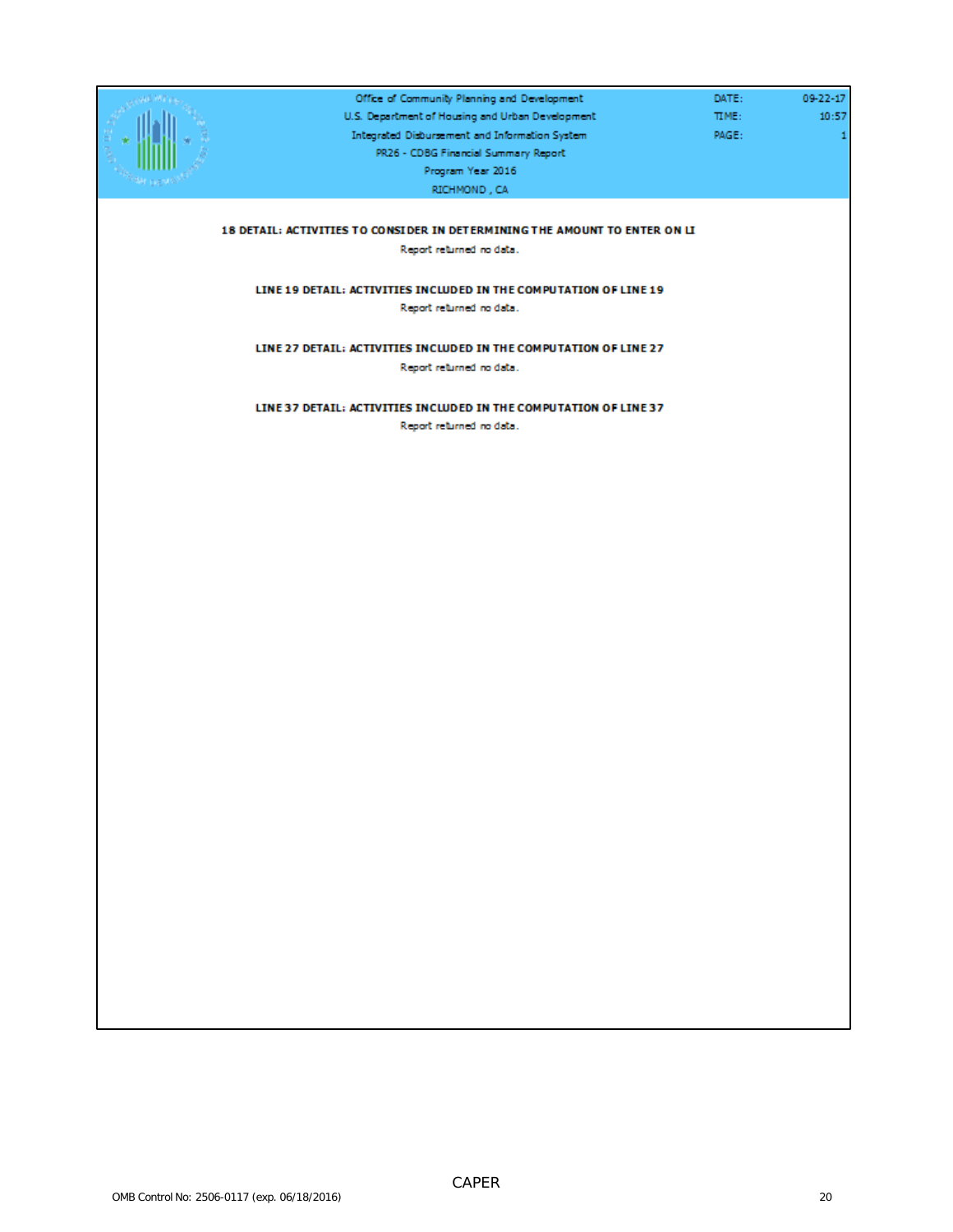|                  |             | Office of Community Planning and Development                                                                                                                                                                                                                                                                                                                                                                                                                   |                            |               | DATE:                            |    | 9/22/2017                |
|------------------|-------------|----------------------------------------------------------------------------------------------------------------------------------------------------------------------------------------------------------------------------------------------------------------------------------------------------------------------------------------------------------------------------------------------------------------------------------------------------------------|----------------------------|---------------|----------------------------------|----|--------------------------|
|                  |             | U.S. Department of Housing and Urban Development                                                                                                                                                                                                                                                                                                                                                                                                               |                            |               | TIME:                            |    | 10:57                    |
|                  |             | Integrated Disbursement and Information System                                                                                                                                                                                                                                                                                                                                                                                                                 |                            |               | PAGE:                            |    |                          |
|                  |             | PR26 - CDBG Financial Summary Report                                                                                                                                                                                                                                                                                                                                                                                                                           |                            |               |                                  |    |                          |
|                  |             | Program Year 2016                                                                                                                                                                                                                                                                                                                                                                                                                                              |                            |               |                                  |    |                          |
|                  |             | <b>RICHMOND, CA</b>                                                                                                                                                                                                                                                                                                                                                                                                                                            |                            |               |                                  |    |                          |
|                  |             |                                                                                                                                                                                                                                                                                                                                                                                                                                                                |                            |               |                                  |    |                          |
|                  |             | PR 26 - SUPPLEMENTAL STATEMENT (FOR REPORTED ADJUSTMENTS)                                                                                                                                                                                                                                                                                                                                                                                                      |                            |               |                                  |    |                          |
| Part I:          |             | <b>SUMMARY OF CDBG RESOURCES</b>                                                                                                                                                                                                                                                                                                                                                                                                                               |                            | <b>GRANT#</b> | <b>LOCCS SEND</b><br><b>DATE</b> |    | <b>AMOUNT</b>            |
| <b>Line 07:</b>  |             | ADJUSTMENT TO COMPUTE TOTAL AVAILABLE                                                                                                                                                                                                                                                                                                                                                                                                                          |                            |               |                                  |    |                          |
|                  |             | Note*: This adustment is needed to adjust beginning/unexpended balance in prior year to include the program income and revolving loan funds not included in the<br>original reported beginning balance in 2014 PR 26. Most of the these funds were used in the program year on the defeasance of Section 108 loan. This adjustment is<br>also necessary to bring the available balance in the financial report in agreement with PR 01 report as of 6/30/2017. |                            |               |                                  |    |                          |
|                  |             | Revolving Loan Fund - RL                                                                                                                                                                                                                                                                                                                                                                                                                                       |                            | B12MC060015   | B12MC060015                      |    | <b>Total</b>             |
|                  |             | Program Income                                                                                                                                                                                                                                                                                                                                                                                                                                                 |                            | 943,918.38    | 59,204.37                        |    | 943,918.38<br>59,204.37  |
|                  |             | Adjustment to Program Income to reconcile with the remaining balance in PR 01                                                                                                                                                                                                                                                                                                                                                                                  |                            |               | 134,250.29                       |    | 134,250.29               |
|                  |             | Program Income - PY 2016 not receipted in IDIS for the reporting year-reported in current year                                                                                                                                                                                                                                                                                                                                                                 |                            |               | \$10,846.30                      |    | 10,846.30                |
|                  |             | TOTAL ADJUSTMENT (Entered on Line 07) - Adjustment to Compute total Available                                                                                                                                                                                                                                                                                                                                                                                  |                            | 943,918.38    | 204,300.96                       | Ś  | 1,148,219.34             |
|                  |             | PR 01 FUNDING BALANCE CONFIRMATION:                                                                                                                                                                                                                                                                                                                                                                                                                            |                            |               |                                  |    | <b>Available to Draw</b> |
|                  |             | 2014 CDBG Allocation (After VGR)                                                                                                                                                                                                                                                                                                                                                                                                                               |                            | B14MC060015   |                                  |    | 770,118.19               |
|                  |             | 2015 Program Income - Balance                                                                                                                                                                                                                                                                                                                                                                                                                                  |                            | B15MC060015   |                                  |    | 347,362.43               |
|                  |             | 2016 Unreceipted Program Income (Receipted in Current Year)                                                                                                                                                                                                                                                                                                                                                                                                    |                            | B15MC060015   |                                  |    | 10,846.30                |
|                  |             |                                                                                                                                                                                                                                                                                                                                                                                                                                                                |                            |               |                                  |    | 1,128,326.92             |
| Part II:         | <b>IDIS</b> | <b>SUMMARY OF CDBG EXPENDITURES</b>                                                                                                                                                                                                                                                                                                                                                                                                                            |                            |               | <b>LOCCS SEND</b>                |    |                          |
|                  |             | ACT # ACTIVITY NAME/PROJECT                                                                                                                                                                                                                                                                                                                                                                                                                                    | Voucher #                  | GRANT#        | DATE                             |    | <b>AMOUNT</b>            |
| Line 10:         |             | ADJUSTMENT TO COMPUTE TOTAL AMOUNT SUBJECT TO LOW/MOD BENEFIT                                                                                                                                                                                                                                                                                                                                                                                                  |                            |               |                                  |    |                          |
|                  | 956         | ADA Rehab Memorial Auditorium 403 Civic Center Plaza                                                                                                                                                                                                                                                                                                                                                                                                           | 6067494                    | B14MC060015   | 8/4/2017                         |    | 132,098.50               |
|                  |             | TOTAL ADJUSTMENT (Entered on Line 10) - Accrued Expenditures for PY 2016 - Amount drawn on 8/4/17                                                                                                                                                                                                                                                                                                                                                              |                            |               |                                  | \$ | 132,098.50               |
| <b>Line 14:</b>  |             | ADJUSTMENT TO COMPUTE TOTAL EXPENDITURES                                                                                                                                                                                                                                                                                                                                                                                                                       |                            |               |                                  |    |                          |
|                  | 956         | Expenditures reported in Program Year 2015 as accrued expenditures:<br>ADA Rehab Memorial Auditorium 403 Civic Center Plaza                                                                                                                                                                                                                                                                                                                                    | 5953627                    | B12MC060015   | 8/12/2016                        |    |                          |
|                  | 956         | ADA Rehab Memorial Auditorium 403 Civic Center Plaza                                                                                                                                                                                                                                                                                                                                                                                                           | 5953627                    | B13MC060015   | 8/12/2016                        |    | 98,649.67<br>346,068.64  |
|                  | 959         | ADA Rehab Main Library 325 Civic Center Plaza                                                                                                                                                                                                                                                                                                                                                                                                                  | 5953629                    | B13MC060015   | 8/12/2016                        |    | 88,871.00                |
|                  | 954         | ADA Rehab Senior Ctr 2525 Macdonald Ave                                                                                                                                                                                                                                                                                                                                                                                                                        | 5953639                    | B12MC060015   | 8/12/2016                        |    | 1,500.00                 |
|                  |             | TOTAL ADJUSTMENT (Entered on Line 14) - Prior Year Accrued Expenditures Reported in PY 2015                                                                                                                                                                                                                                                                                                                                                                    |                            |               |                                  |    | 535,089.31               |
| Line 34<br>& 44: |             | ADJUSTMENT TO COMPUTE TOTAL SUBJECT TO PS CAP AND PA CAP<br>This adjustment is to bring the PI balance in IDIS to agree with the bank balance                                                                                                                                                                                                                                                                                                                  |                            |               |                                  |    |                          |
|                  |             | Program Income - PY 2016 not receipted in IDIS for the reporting year-reported in current year                                                                                                                                                                                                                                                                                                                                                                 |                            |               |                                  |    | 10,846.30                |
|                  |             |                                                                                                                                                                                                                                                                                                                                                                                                                                                                |                            |               |                                  | \$ | 10,846.30                |
|                  |             |                                                                                                                                                                                                                                                                                                                                                                                                                                                                |                            |               |                                  |    |                          |
|                  |             |                                                                                                                                                                                                                                                                                                                                                                                                                                                                |                            |               |                                  |    |                          |
|                  |             |                                                                                                                                                                                                                                                                                                                                                                                                                                                                |                            |               |                                  |    |                          |
|                  |             | alacker Shelton                                                                                                                                                                                                                                                                                                                                                                                                                                                |                            |               |                                  |    |                          |
|                  |             |                                                                                                                                                                                                                                                                                                                                                                                                                                                                |                            |               |                                  |    |                          |
| Prepared by:     |             | <b>YOLANDA SKELTON</b><br>Senior Accountant                                                                                                                                                                                                                                                                                                                                                                                                                    | September 22, 2017<br>Date |               |                                  |    |                          |
|                  |             | City of Richmond, CA 94804                                                                                                                                                                                                                                                                                                                                                                                                                                     |                            |               |                                  |    |                          |
|                  |             |                                                                                                                                                                                                                                                                                                                                                                                                                                                                |                            |               |                                  |    |                          |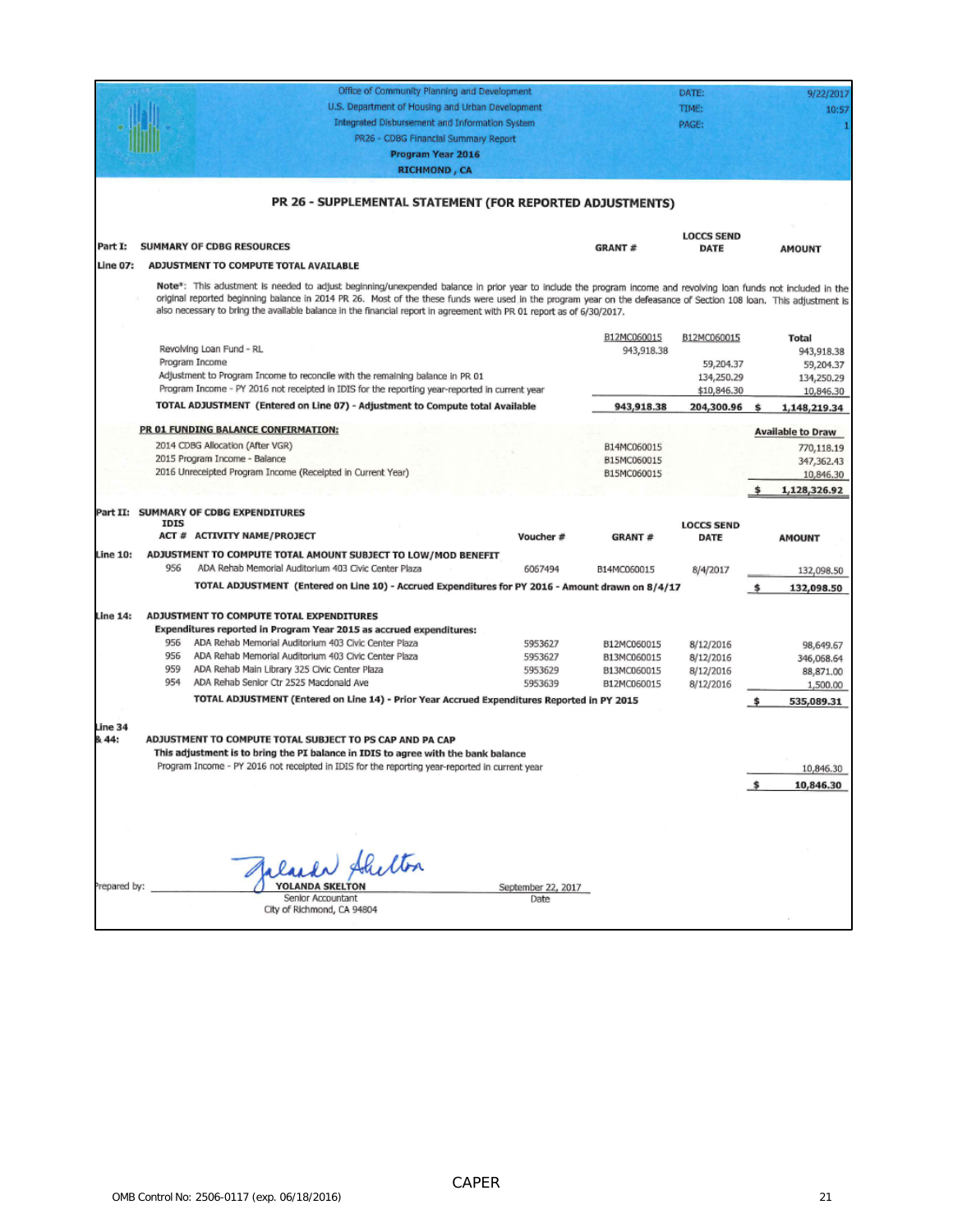#### **Annual Performance Report HOME Program**

**U.S. Department of Housing** and Urban Development Office of Community Planning and Development

Public reporting burden for this collection of information is estimated to average 2.5 hours per response, including the time for reviewing instructions, searching<br>existing data sources, gathering and maintaining the data

The HOME statute imposes a significant number of data collection and reporting requirements. This includes information on assisted properties, on the owners or tenants of the properties, and on other programmatic areas. The information will be used: 1) to assist HOME participants in managing their programs; 2) to track performance of participants in meeting fund commitment and expenditure deadlines; 3) to permit HUD to determine whether each participant meets the HOME statutory income targeting and affordability requirements; and 4) to permit HUD to determine compliance with other statutory and regulatory program requirements. This data collection is authorized under Title II of the Cranston-Gonzalez National Affordable Housing Act or related authorities. Access to Federal grant funds is contingent on the reporting of certain project-specific data elements. Records of information collected will<br>be maintained by the recipients of the assistance. Information on a for disclosure. Recipients are responsible for ensuring confidentiality when public disclosure is not required.

This form is intended to collect numeric data to be aggregated nationally as a complement to data collected through the Cash and Management Information (C/MI) System. Participants should enter the reporting period in the first block. The reporting period is October 1 to September 30. Instructions are included

| for each section if further explanation is needed.                                                                                                        |                                                           |                                        |                                                     |                                                                  |                                                 |                                                                    |     |                        |
|-----------------------------------------------------------------------------------------------------------------------------------------------------------|-----------------------------------------------------------|----------------------------------------|-----------------------------------------------------|------------------------------------------------------------------|-------------------------------------------------|--------------------------------------------------------------------|-----|------------------------|
| Submit this form on or before December 31.                                                                                                                | This report is for period (mm/dd/yyyy)<br><b>Starting</b> |                                        |                                                     |                                                                  |                                                 | Date Submitted (mm/dd/ww)                                          |     |                        |
| Send one copy to the appropriate HUD Field Office and one copy to:                                                                                        |                                                           |                                        |                                                     | Ending                                                           |                                                 |                                                                    |     |                        |
| HOME Program, Rm 7176, 451 7th Street, S.W., Washington D.C. 20410                                                                                        |                                                           |                                        | 07/01/2016                                          |                                                                  | 06/30/2017                                      |                                                                    |     | 9/25/17                |
| <b>Part I Participant Identification</b>                                                                                                                  |                                                           |                                        |                                                     |                                                                  |                                                 |                                                                    |     |                        |
| 1. Participant Number                                                                                                                                     | 2. Participant Name                                       |                                        |                                                     |                                                                  |                                                 |                                                                    |     |                        |
| MC-06-0209                                                                                                                                                | <b>City of Richmond</b>                                   |                                        |                                                     |                                                                  |                                                 |                                                                    |     |                        |
| 3. Name of Person completing this report<br><b>Yolanda Skelton</b>                                                                                        |                                                           |                                        | 510-412-2077                                        |                                                                  | 4. Phone Number (Include Area Code)             |                                                                    |     |                        |
| 5. Address                                                                                                                                                |                                                           |                                        | 6. City                                             |                                                                  |                                                 | 7. State                                                           |     | 8. Zip Code            |
| <b>450 Civic Center Plaza</b>                                                                                                                             |                                                           | Richmond                               |                                                     |                                                                  | СA<br>94804                                     |                                                                    |     |                        |
| Part II Program Income                                                                                                                                    |                                                           |                                        |                                                     |                                                                  |                                                 |                                                                    |     |                        |
| Enter the following program income amounts for the reporting period: in block 1, enter the balance on hand at the beginning; in block 2, enter the amount |                                                           |                                        |                                                     |                                                                  |                                                 |                                                                    |     |                        |
| generated; in block 3, enter the amount expended; and in block 4, enter the amount for Tenant-Based rental Assistance.                                    |                                                           |                                        |                                                     |                                                                  |                                                 |                                                                    |     |                        |
| 1. Balance on hand at Beginning 2. Amount received during<br>of Reporting Period                                                                          | Reporting Period                                          |                                        | 3. Total amount expended<br>during Reporting Period | 4. Amount expended for Tenant-<br><b>Based Rental Assistance</b> |                                                 | 5. Balance on hand at end of<br>Reporting Period $(1 + 2 - 3) = 5$ |     |                        |
| \$498,694.02                                                                                                                                              | \$30,948.00                                               |                                        | \$0.00                                              |                                                                  |                                                 | \$0.00                                                             |     | \$529,642.02           |
| Part III Minority Business Enterprises (MBE) and Women Business Enterprises (WBE)                                                                         |                                                           |                                        |                                                     |                                                                  |                                                 |                                                                    |     |                        |
| In the table below, indicate the number and dollar value of contracts for HOME projects completed during the reporting period.                            |                                                           |                                        |                                                     |                                                                  |                                                 |                                                                    |     |                        |
|                                                                                                                                                           | a. Total                                                  | b. Alaskan Native or                   | c. Aslan or                                         |                                                                  | Minority Business Enterprises (MBE)<br>d. Black | e. Hispanic                                                        |     | f. White               |
|                                                                                                                                                           |                                                           | American Indian                        | Pacific Islander                                    |                                                                  | Non-Hispanic                                    |                                                                    |     | Non-Hispanic           |
| A. Contracts                                                                                                                                              | $\Omega$                                                  | $\Omega$                               |                                                     |                                                                  |                                                 |                                                                    |     |                        |
| 1. Number                                                                                                                                                 |                                                           |                                        | $\Omega$                                            |                                                                  | o                                               |                                                                    | 0   | 0                      |
| 2. Dollar Amount                                                                                                                                          | \$0                                                       | \$0                                    |                                                     | \$0                                                              | \$0                                             |                                                                    | \$0 | \$0                    |
| <b>B.</b> Sub-Contracts                                                                                                                                   |                                                           |                                        |                                                     |                                                                  |                                                 |                                                                    |     |                        |
| 1. Number                                                                                                                                                 | 0                                                         | 0                                      | 0                                                   |                                                                  | 0                                               |                                                                    | 0   | 0                      |
| 2. Dollar Amount                                                                                                                                          | \$0                                                       | \$0                                    |                                                     | \$0                                                              | \$0                                             |                                                                    | \$0 | \$0                    |
|                                                                                                                                                           | a. Total                                                  | b. Women Business<br>Enterprises (WBE) | c. Male                                             |                                                                  |                                                 |                                                                    |     |                        |
| C. Contracts                                                                                                                                              |                                                           |                                        |                                                     |                                                                  |                                                 |                                                                    |     |                        |
| 1. Number                                                                                                                                                 | 0                                                         | 0                                      | 0                                                   |                                                                  |                                                 |                                                                    |     |                        |
| 2. Dollar Amount                                                                                                                                          | \$0                                                       | \$0                                    |                                                     | \$0                                                              |                                                 |                                                                    |     |                        |
| D. Sub-Contracts                                                                                                                                          |                                                           |                                        |                                                     |                                                                  |                                                 |                                                                    |     |                        |
| 1. Number                                                                                                                                                 | $\Omega$                                                  | o                                      | $\mathbf{0}$                                        |                                                                  |                                                 |                                                                    |     |                        |
| 2. Dollar Amounts                                                                                                                                         | \$0                                                       | \$0                                    |                                                     | \$0                                                              |                                                 |                                                                    |     |                        |
|                                                                                                                                                           |                                                           |                                        |                                                     |                                                                  |                                                 |                                                                    |     |                        |
|                                                                                                                                                           |                                                           |                                        |                                                     |                                                                  |                                                 |                                                                    |     |                        |
|                                                                                                                                                           |                                                           |                                        |                                                     |                                                                  |                                                 |                                                                    |     |                        |
|                                                                                                                                                           |                                                           | page 1 of 2                            |                                                     |                                                                  |                                                 |                                                                    |     | form HUD-40107 (11/92) |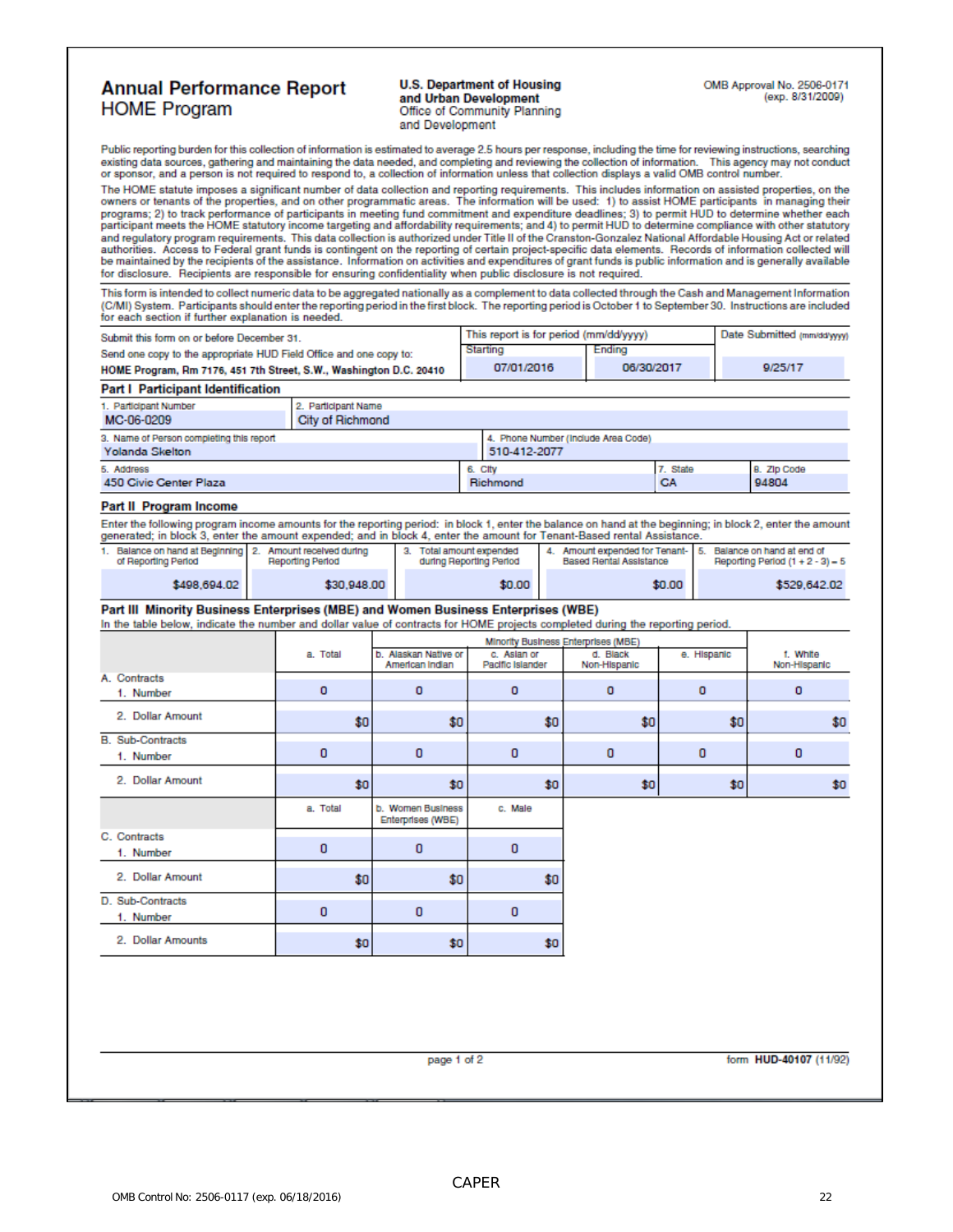Part IV Minority Owners of Rental Property<br>In the table below, indicate the number of HOME assisted rental property owners and the total dollar amount of HOME funds in these rental properties assisted during the reporting period.

|                  | a. Total | b. Alaskan Native or<br>American Indian | c. Aslan or<br>Pacific Islander | d. Black<br>Non-Hispanic | e. Hispanic | t. White<br>Non-Hispanic |
|------------------|----------|-----------------------------------------|---------------------------------|--------------------------|-------------|--------------------------|
| 1. Number        |          |                                         |                                 |                          |             |                          |
| 2. Dollar Amount | \$0.     | \$0                                     | \$0                             | \$0                      | \$0.        | \$0                      |

#### Part V Relocation and Real Property Acquisition

Indicate the number of persons displaced, the cost of relocation payments, the number of parcels acquired, and the cost of acquisition. The data provided should reflect only displacements and acquisitions occurring during the reporting period.

|                                                    |          | a. Number                               | b. Cost                         |                          |             |                          |
|----------------------------------------------------|----------|-----------------------------------------|---------------------------------|--------------------------|-------------|--------------------------|
| 1. Parcels Acquired                                |          | $\circ$                                 | \$0                             |                          |             |                          |
| 2. Businesses Displaced                            |          | 0                                       |                                 |                          |             |                          |
| 3. Nonprofit Organizations Displaced               |          | $\Omega$                                |                                 |                          |             |                          |
| 4. Households Temporarily Relocated, not Displaced |          | 0                                       |                                 |                          |             |                          |
|                                                    |          | Minority Business Enterprises (MBE)     |                                 |                          |             |                          |
| <b>Households Displaced</b>                        | a. Total | b. Alaskan Native or<br>American Indian | c. Aslan or<br>Pacific Islander | d. Black<br>Non-Hispanic | e. Hispanic | f. White<br>Non-Hispanic |
| 5. Households Displaced - Number                   | 0        | 0                                       | 0                               | 0                        | o           | 0                        |
| 6. Households Displaced - Cost                     | \$0      | \$0                                     | \$0                             | \$0                      | \$0         | \$0                      |

page 2 of 2